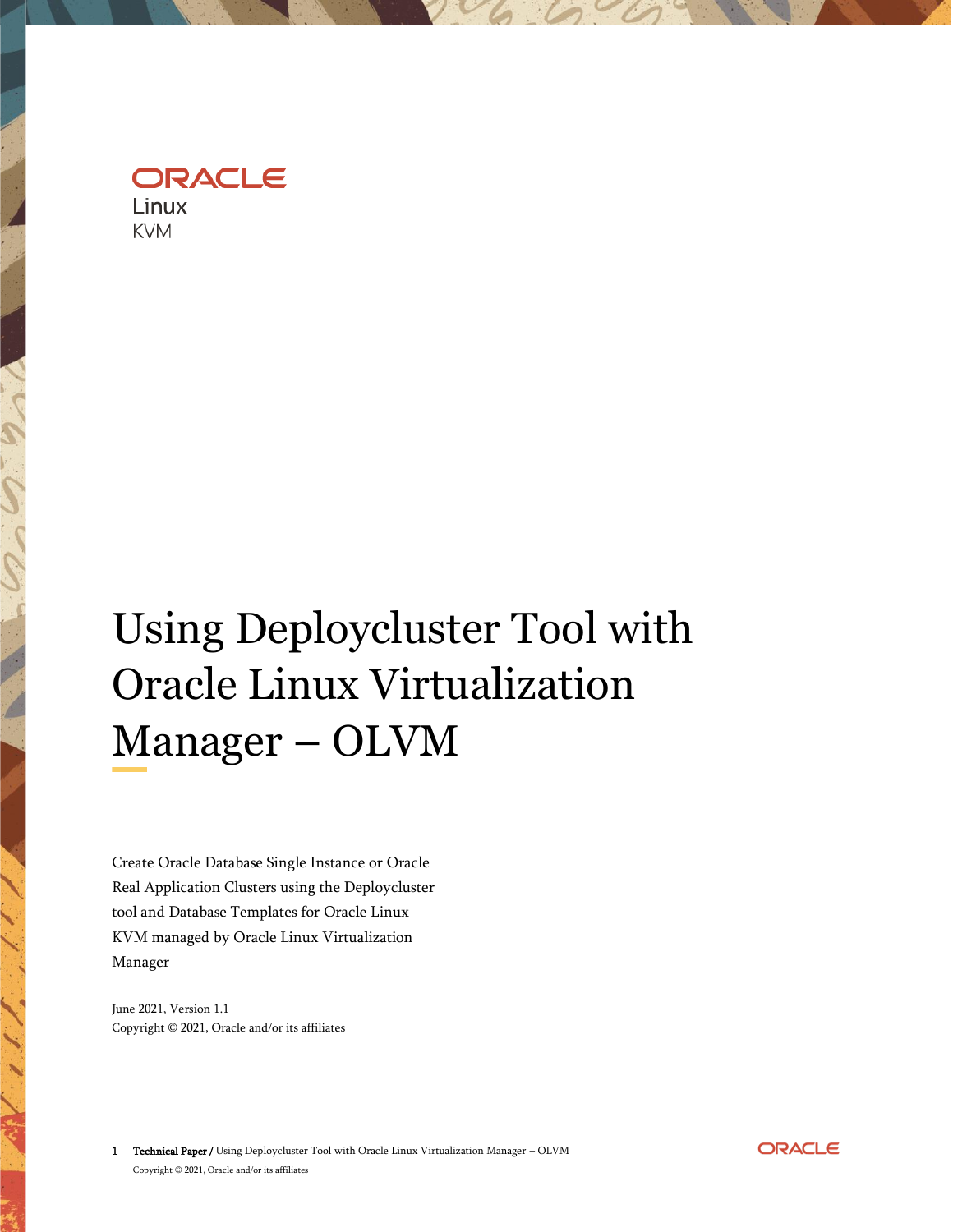#### <span id="page-1-0"></span>Purpose statement

This document provides an overview of features and sample use cases for the Deploycluster tool. It is intended solely as a reference guide on using the tool along with official Oracle Database templates to rapidly create Oracle databases on the Oracle Linux Virtualization Manager (OLVM) infrastructure.

#### <span id="page-1-1"></span>Disclaimer

This document is for informational purposes only and is intended solely to assist you in planning for the implementation and upgrade of the product features described. It is not a commitment to deliver any material, code, or functionality, and should not be relied upon in making purchasing decisions. The development, release, and timing of any features or functionality described in this document remains at the sole discretion of Oracle. Due to the nature of the product architecture, it may not be possible to safely include all features described in this document without risking significant destabilization of the code.

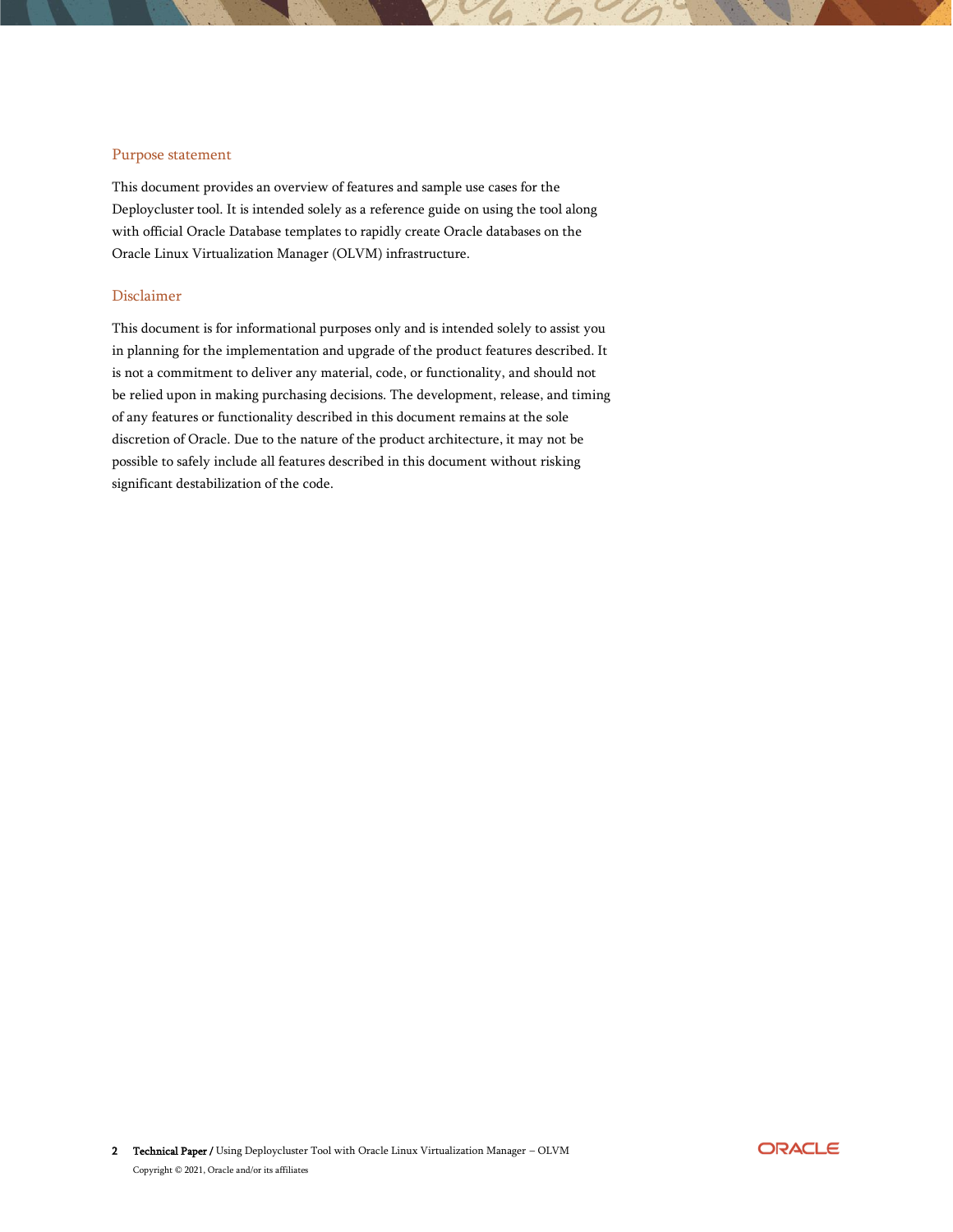## <span id="page-2-0"></span>Table of contents

| Purpose statement                         | $\mathbf{2}$ |
|-------------------------------------------|--------------|
| Disclaimer                                | 2            |
| Table of contents                         | 3            |
| Purpose                                   | 4            |
| History                                   | 4            |
| Prerequisites                             | 5            |
| Installing and configuring Deploycluster  | 5            |
| <b>Template Security</b>                  | 6            |
| Using Secure connections to OLVM          | 8            |
| <b>OLVM</b> nomenclature                  | 8            |
| Listing VM's in the environment           | 9            |
| Logging                                   | 10           |
| <b>Listing Templates</b>                  | 10           |
| <b>Listing Available Storage</b>          | 12           |
| Before you start                          | 13           |
| Cloning from the Oracle Database template | 14           |
| Deploying the database                    | 16           |
| Multi-node RAC build                      | 19           |
| <b>Starting the RAC cluster</b>           | 21           |
| Putting it together                       | 25           |
| Tips and tricks                           | 26           |
| <b>Basic Troubleshooting</b>              | 33           |
| References                                | 35           |

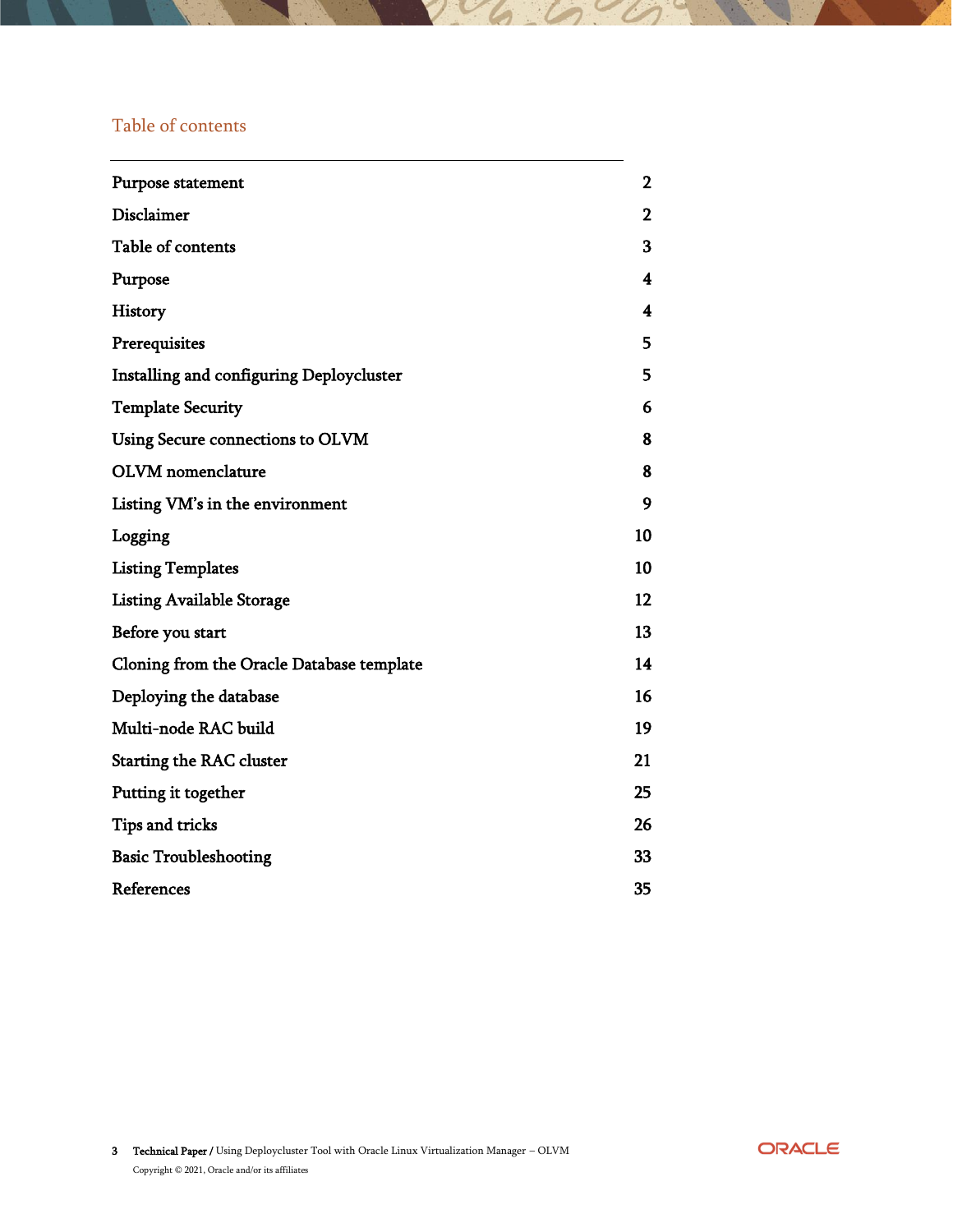#### <span id="page-3-0"></span>Purpose

This document provides an overview of the features and enhancements included in Deploycluster release 4.0. It is intended solely to help assess the business benefits of using and implementing the Deploycluster tool for rapid Single Instance or n-node Oracle RAC database deployments on enterprise level infrastructure as well as test environments. Several use cases are demonstrated in this document.

#### <span id="page-3-1"></span>**History**

The original Deploycluster tool was written in 2011 for Oracle VM and has served customers by rapidly provisioning repeatable and certified environments of Oracle database single instance and nnode Oracle RAC clusters on Oracle VM. Customers are able to use the Oracle VM database templates to spin up a database from the command line using a single command. Throughout the years, it has proven to be a robust tool and has been enhanced to add additional features requested from Oracle VM customers.

With Linux KVM becoming the de-facto virtualization standard used in enterprises and large cloud providers, Oracle is delighted to provide the enhanced Deploycluster V4 tool for use with database templates on Oracle Linux KVM with Oracle Linux Virtualization Manager.

Note that the Deploycluster V3 tool is used with Oracle VM version 3.4, whereas the new Deploycluster V4 tool is used exclusively in OLVM environments.

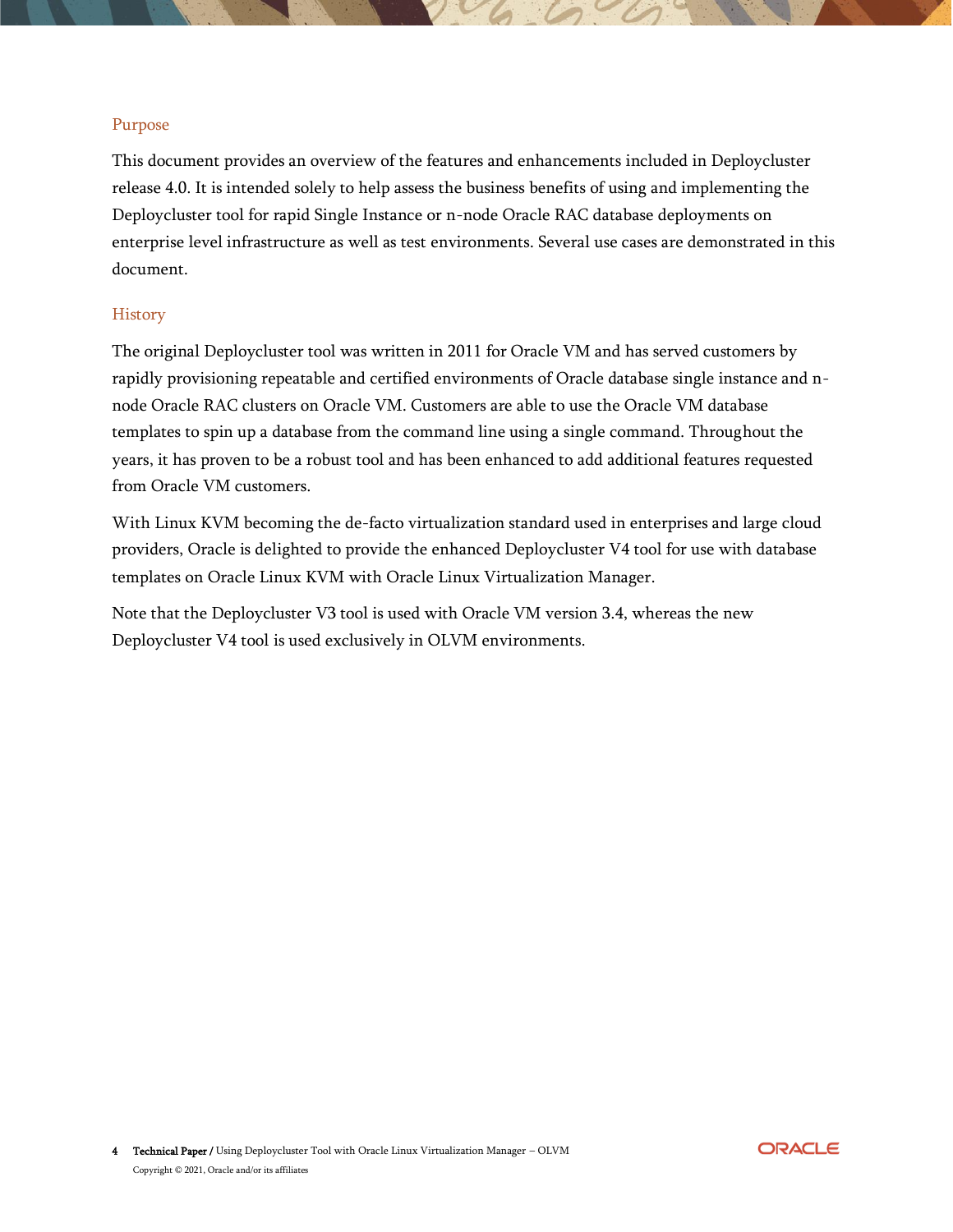## <span id="page-4-0"></span>**Prerequisites**

It is assumed that the reader has an OLVM infrastructure set up and has imported the Oracle Database template into their environment. At least two physical compute hosts with an external OLVM manager or an embedded self-hosted engine are in place. The Deploycluster tool connects to the API server running on the OLVM host or VM. Ensure an appropriate SSL certificate is in place, and the host running the Deploycluster tool can access the OLVM server with no firewalls blocking the SSL port for a seamless connection. You should also have appropriate storage space available and two or more networks in place when building an Oracle RAC environment. An Oracle RAC build will also require LUNS (iSCSI or FC) or disk images from one or more storage domains.

#### <span id="page-4-1"></span>Installing and configuring Deploycluster

The Deploycluster V4 tool is distributed as a compressed zip archive and can be downloaded from:

#### <https://www.oracle.com/database/technologies/rac/vm-db-templates.html> [2]

It can be installed on a VM running inside the OLVM cluster or in an external environment. Minimal resources are needed to run the deploycluster tool. Note that the package version number may differ from the following example, to install the tool, simply:

\$ unzip DBRACOVM-Deploycluster4-tool.zip

A sample deploycluster.ini configuration file is provided in the zip archive. Since more than one user may use a custom deploycluster.ini file, this configuration is not global. It is recommended to have this configuration file in the same directory that the deploycluster command will be run from or in the user's home directory (e.g.  $\sim/$  . deploycluster. ini). Among other configuration options, the OLVM user password may be stored in this file, and best practices dictate to securely protect it using no more than 0600 permission. Also, it is recommended to never use the  $-p \leq p$  assword option on the **deploycluster** command line. This option has only been retained for legacy purposes, instead let the password be prompted.

Please read the deploycluster. ini sample file as it has several options which will become more evident in the rest of this document, but at the very least, one should adjust the DEPLOYCLUSTER\_HOSTNAME, DEPLOYCLUSTER\_USERNAME, and DEPLOYCLUSTER\_PASSWORD that allows for a connection to the OLVM portal. While the default username is **admin@internal**, in some customer environments, this may be a different user that has been configured to have rights to create VMs for each line of business. The username may either be an internal or an external provided username, e.g., from an Active Directory or LDAP service, with these rights. Contact your OLVM administrator for the correct values here.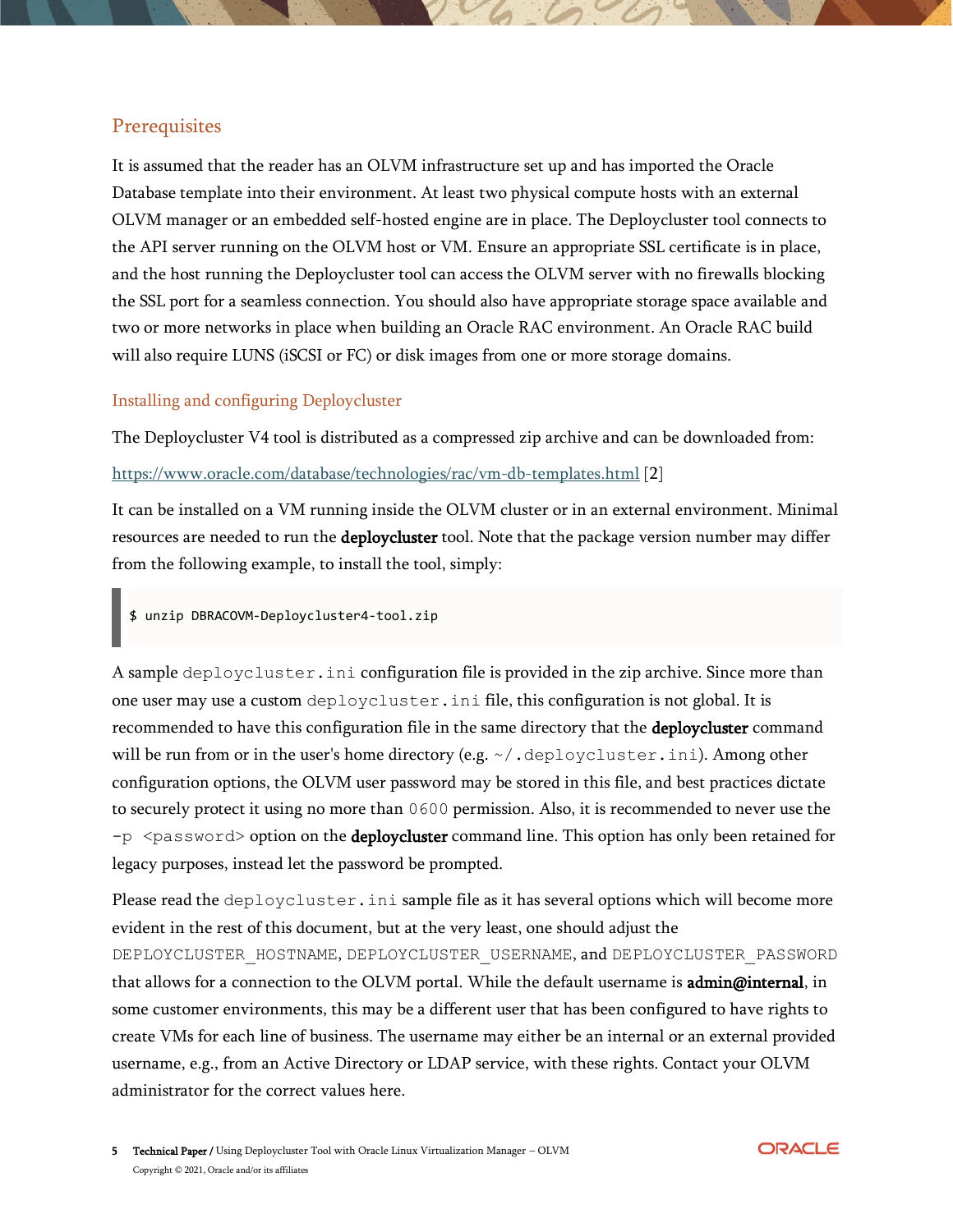## <span id="page-5-0"></span>Template Security

All templates use the cloud-init first boot service to configure the network, ssh access, and many other options. Also, cloud-init defines a standard security level where no user can access the instance locally or remotely except for using a ssh public key. For example, the root user has no password and its account is locked.

When creating a VM from the template using the OLVM portal, it is necessary to set a password or provisioning an SSH key for the cloud-user user via the Cloud-Init/Sysprep option at Initial Run left tab. For the Deploycluster tool, it is mandatory to provide one or more SSH public key to each cloned VM for the user named cloud-user. This option in the deploycluster. ini is called DEPLOYCLUSTER PUBLICKEYS and should point to one or more public key files separated by commas. If this option is not provided in the ini file, the deploycluster command will search for a public key in encryption order of RSA, DSA, ECDSA, and ED25519 in the  $\sim/$ . ssh folder. If the deploycluster command cannot find a ssh public key file or is unreadable, the deploycluster command will fail with the following error message and refuse to provision the instance:

ERROR: No public key to add; Terminating! as it will not be possible to access the VM. Specify a public key using --pubkeys or set DEPLOYCLUSTER\_PUBLICKEYS in deploycluster.ini

In general, to be compliant with Security Best Practices, companies demand users to not share generic accounts and passwords to access servers. To avoid having a shared account using password authentication, cloud-user is only allowed to access the server using ssh public keys to be able to unique identify the user accessing the server. As mentioned earlier, the **deploycluster** tool allows to configure as many ssh public keys as needed to be published to the provisioning instance.

As the deploycluster CLI tool was designed to run on a Linux machine, the following example shows creating a keypair on a Linux shell. Also, you can create an ssh keypair on a Mac or Windows system too and copy it to the machine running the Deploycluster tool. Press enter when prompted for a password-less key if required:

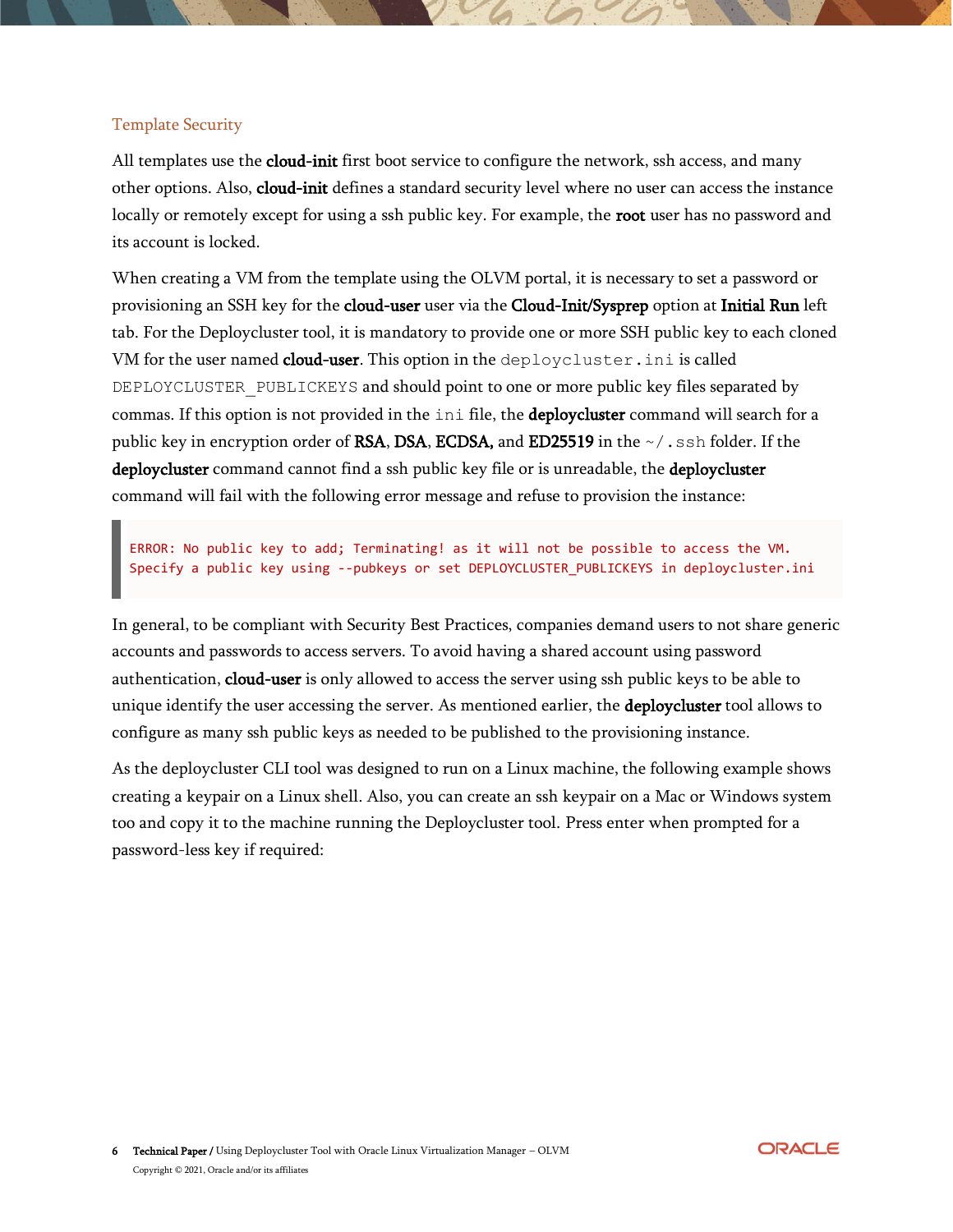```
$ ssh-keygen
Generating public/private rsa key pair.
Enter file in which to save the key (/home/user/.ssh/id_rsa):
Created directory '/home/user/.ssh'.
Enter passphrase (empty for no passphrase):
Enter same passphrase again:
Your identification has been saved in /home/user/.ssh/id rsa.
Your public key has been saved in /home/user/.ssh/id rsa.pub.
The key fingerprint is:
SHA256:le2I6asmfn0wDuazogIUDUa8qhTmo/qPejJUcSZ8dyM user@odb-deploycluster-console
The key's randomart image is:
+---[RSA 3072]----+
|o++.0 = + E 0 0| 0 * . 0 + .| = . + 0
|= 0 S \cdot .|o= 0.0
| * . 0 +.0
| * \dots 0 = 0...|+B++o=0+...+----[SHA256]-----+
```
To configure deploycluster to publish the ssh public key saved to  $\sim/$ . ssh/id rsa.pub using the DEPLOYCLUSTER PUBLICKEYS option in deploycluster.ini file or passing it as an argument using  $-\text{pubkeys}$  option to the **deploycluster** command. The private key at  $\sim$  /.ssh/id rsa should be safely guarded as it will be used later to login to the VM as the cloud-user user.

On the other hand, some companies demand servers to be provisioned with service or admin accounts. In this case, the following example can be used to create the ssh keypair:

```
$ ssh-keygen -f admin
Generating public/private rsa key pair.
Enter passphrase (empty for no passphrase):
Enter same passphrase again:
Your identification has been saved in admin.
Your public key has been saved in admin.pub.
The key fingerprint is:
SHA256:o1Zul2O8NW+JSlCabJF24yQ8zVhzI2e1+E+Mo7OMx0s user@odb-deploycluster-console
The key's randomart image is:
+---[RSA 3072]----+
| + = . . . || . * * o . |
| O B . . |
```
**ORACLE**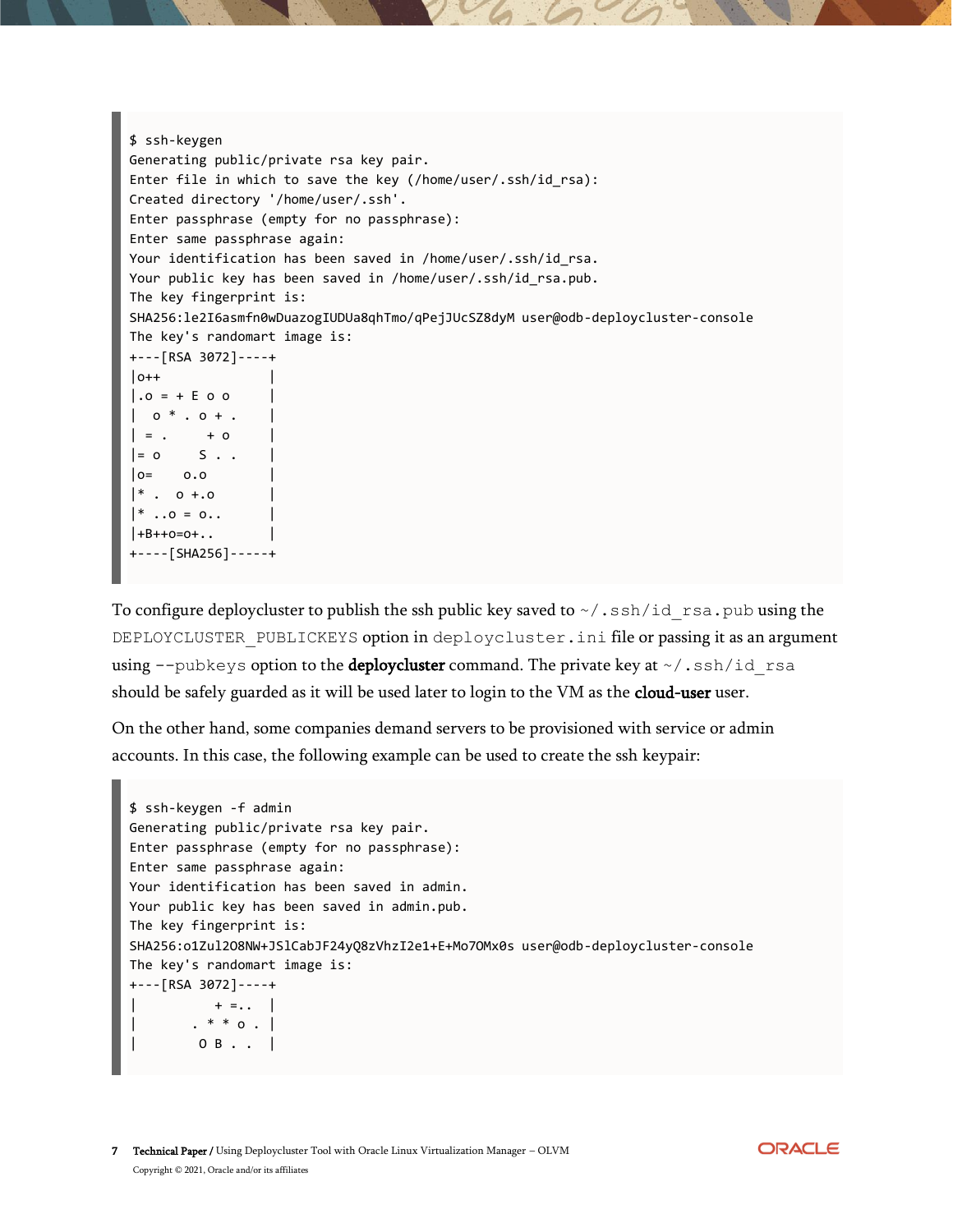$\circ$   $\circ$  . .  $\circ$  |  $S \cdot + o$  $= + . . . +$  $\circ$   $\circ$   $B.E.$   $\ldots$  $\cdot$   $\cdot$  + B+=0 |  $+0+0.$ +----[SHA256]-----+

Both public keys can be added to the deploycluster.ini file as follow:

... # Public key for cloud-user login DEPLOYCLUSTER\_PUBLICKEYS=~/.ssh/id\_rsa.pub,~/admin.pub

#### <span id="page-7-0"></span>Using Secure connections to OLVM

OLVM exposes its API using SSL by default. To successfully connect to the OLVM API, the CA certificate must be downloaded and passed to the deploycluster command using the --ca <filename> option or configure it in the deploycluster.ini file using the DEPLOYCLUSER\_OLVM\_CA option. Alternatively, the  $-\text{-}$ insecure (or  $-\text{I}$ ) option can be used to ignore the certificate verification when connecting to the OLVM API.

Using the  $--ca$  <filename> will enable encrypted TLS connections to the OLVM and KVM nodes. Configure the deploycluster.ini file to use DEPLOYCLUSER\_OLVM\_INSECURE or DEPLOYCLUSER OLVM CA options or use the command line options.

#### <span id="page-7-1"></span>OLVM nomenclature

Basic Oracle Linux Virtualization Manager (OLVM) terms:

- Data Center: high-level logical entity for all physical and logical resources in an OLVM environment. A single OLVM host can manage multiple Data Centers. Each Data Center must have at least one Data Storage domain provisioned, where the VM's disks are created, on either an NFS, iSCSI, FC, POSIX Complaint Filesystem or Local storage provider. This storage is shared between multiple hosts in a container called Data Center. External storage can provide direct iSCSI, or FC LUNs to be attached to an instance. A direct LUN doesn't belong to any Storage Domain.
- Cluster: an association of physical hosts comprising of a migration domain and having compatible processors. Every cluster belongs to a Data Center and every host belongs to a Cluster. A Cluster must have a minimum of one host, and at least one active host is required to connect the system to a storage domain.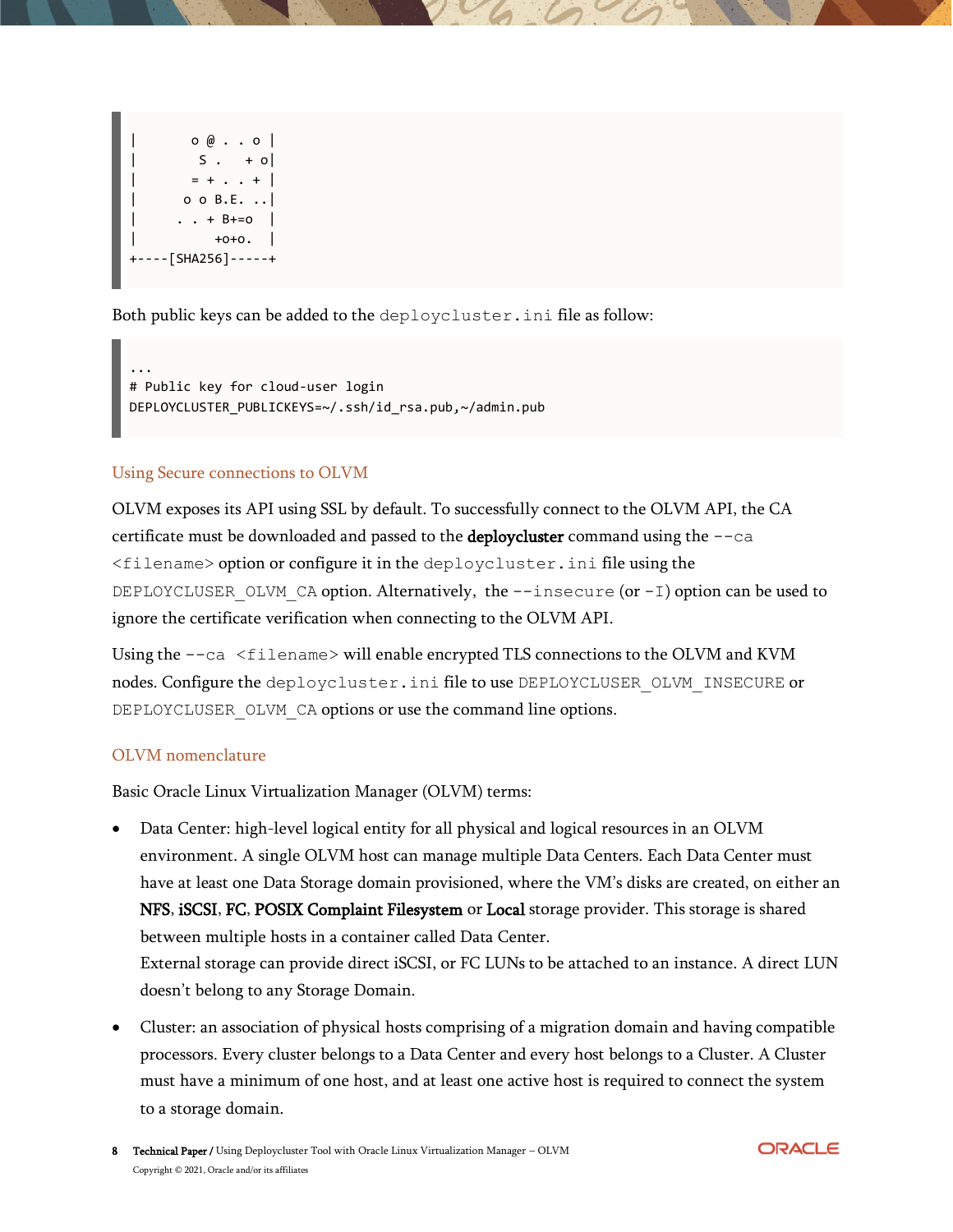As a single OLVM instance can manage multiple Data Centers and Clusters, the deploycluster command needs to know where it will run cloning and where to deploy the Single Instance or RAC database. The two relevant variables are DEPLOYCLUSTER\_DATACENTER and DEPLOYCLUSTER CLUSTER that can be set in the deploycluster.ini. The default for both options is called Default and does not need to be set or changed in most circumstances. Also, it can be specified at the command line while running the **deploycluster** command by adding the options --datacenter <name> and/or --cluster <name>.

#### <span id="page-8-0"></span>Listing VM's in the environment

Once the deploycluster.ini file is configured, VMs in an OLVM Cluster may be listed using the -L option as noted below. The list of machines will be separated with a horizontal dashed line making it simple to parse via scripts and narrow in on a specific VM. We will show later how to restrict this list to a specific set of virtual machines matched by wildcards. For now, let us just run without any additional options:

```
$ deploycluster -L
Oracle DB/RAC Deploycluster (v4.0.0) for Oracle Linux Virtualization Manager - (c) 2021 
Oracle Corporation
Started on Sun Jun 27 13:07:28 -03 2021 by user user
Using: deploycluster -L
[LIST MODE]
INFO: Reading defaults from ~/.deploycluster.ini
INFO: Connecting to OLVM host olvm-manager.example.com (Cluster: Default DataCenter: 
Default) processing request...
INFO: Listing completed in 628ms
INFO: Logfile at: 'deploycluster.log'
```
This is a fresh environment with no VMs provisioned. The Data Center and Cluster we are operating on are shown along with the total runtime of the command. All options used on the previous command output came from the  $\sim/$ .deploycluster.ini file, such as OLVM FQDN, Data Center and Cluster to connect to, reducing chance for typos or errors. It is also possible to pass all options on the command line, and it would look as follows:

```
$ deploycluster -H olvm-manager.example.com -u admin@internal -p <userpassword> --ca ~/ca-
olvm-manager.example.com.pem -L
Oracle DB/RAC Deploycluster (v4.0.0) for Oracle Linux Virtualization Manager - (c) 2021 
Oracle Corporation
Started on Sun Jun 27 13:10:38 -03 2021 by user user
Using: deploycluster -H olvm-manager.example.com -u admin@internal -p ****** --ca 
/home/user/ca-olvm-manager.example.com.pem -L
```
**ORACLE**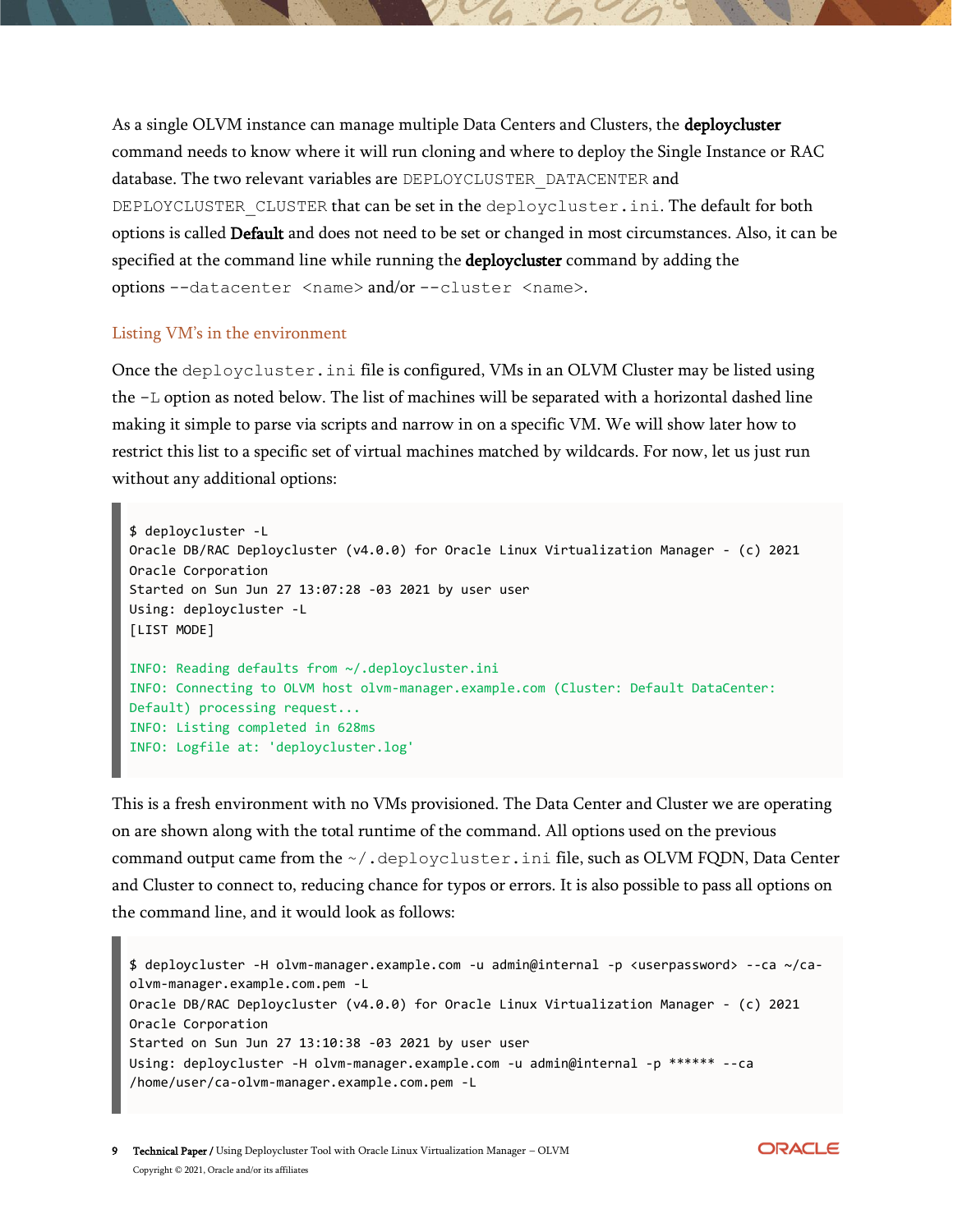```
[LIST MODE]
INFO: Reading defaults from ~/.deploycluster.ini
INFO: Connecting to OLVM host olvm-manager.example.com (Cluster: Default DataCenter: 
Default) processing request...
INFO: Listing completed in 579ms
INFO: Logfile at: 'deploycluster1.log'
```
If any errors appear at this stage, check/verify the options passed on command line or configured in the deploycluster.ini file before trying again.

#### <span id="page-9-0"></span>Logging

All invocations of the **deploycluster** command are logged by default in the same directory where the deploycluster command runs from. This can be changed with the DEPLOYCLUSTER AUTOLOG option to enable or disable logging and the DEPLOYCLUSTER\_AUTOLOG\_DIR command to specify where to write out the log files. These options are useful for auditing as the tool will print out the full command line options used for each invocation, date, user that ran the command (note elevated privileges are not required), the deploycluster version and the full command output. An example is shown below, and the output file will be called deployclusterNN. log with numerically increasing NN value.

```
$ deploycluster -L
Oracle DB/RAC Deploycluster (v4.0.0) for Oracle Linux Virtualization Manager - (c) 2021 
Oracle Corporation
Started on Sun Jun 27 13:07:28 -03 2021 by user user
Using: deploycluster -L
[LIST MODE]
INFO: Reading defaults from ~/.deploycluster.ini
INFO: Connecting to OLVM host olvm-manager.example.com (Cluster: Default DataCenter: 
Default) processing request...
INFO: Listing completed in 628ms
INFO: Logfile at: 'deploycluster.log'
```
#### <span id="page-9-1"></span>Listing Templates

Templates are essentially golden images that are signed and optionally sealed that have all the necessary information from which a VM instances can be created easily and repeatably. The Oracle Database templates have been created for a variety of database versions and include, appropriate database version and Patch Set Updates (PSU), with a tested OS patch set and packages, and the certified Oracle Linux Unbreakable Enterprise Kernel (UEK). Please refer to the virtualization matrix

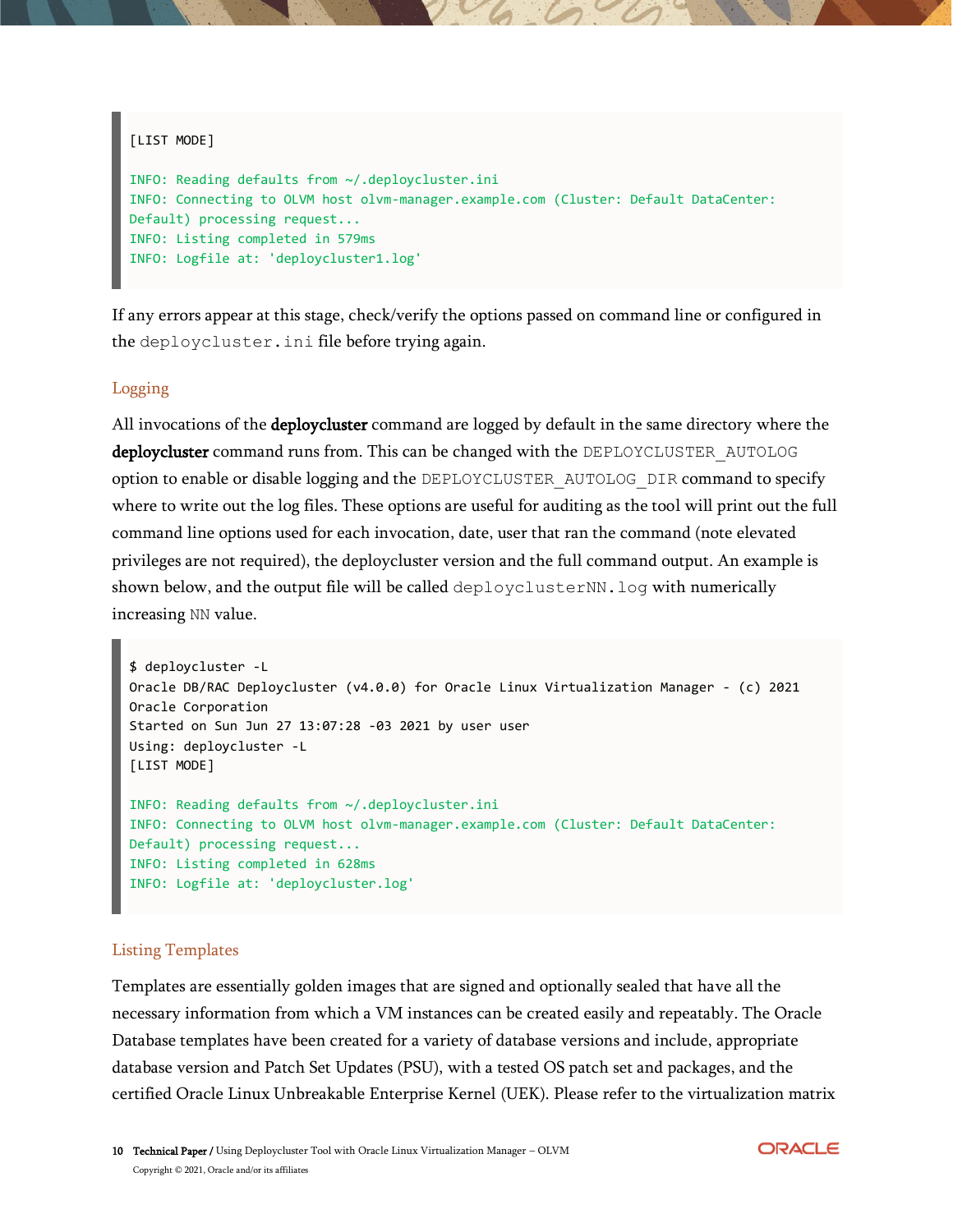[4] for the latest list of certified database versions supported with Oracle Linux KVM and Oracle Linux UEK.

As described in the previous prerequisite section, the appropriate Oracle Linux KVM database template must be imported in advance via the OLVM portal. To list the already imported and available templates, use the -LT option with the deploycluster command. For example:

```
$ deploycluster -LT
Oracle DB/RAC Deploycluster (v4.0.0) for Oracle Linux Virtualization Manager - (c) 2021 
Oracle Corporation
Started on Sun Jun 27 13:13:08 -03 2021 by user user
Using: deploycluster -LT
[LIST MODE]
INFO: Reading defaults from ~/.deploycluster.ini
INFO: Connecting to OLVM host olvm-manager.example.com (Cluster: Default DataCenter: 
Default) processing request...
 -------------------------------------------------------------------------------------------
 Template: Blank Ver: 0 blank 1999 and 1999 and 1999 and 1999 and 1999 and 1999 and 1999 and 1999 and 1999 and 1
   Status: ok Memory: 1.00G [1073741824] Vcpus: 1
   Description: Blank template 
   Comment:
   Nics: 
   Disks: 
--------------------------------------------------------------------------------------------
  Template: OLVM-0L8U4-19110DBRAC-KVM Ver: 1 [0014cda4-0de3-49b7-8bd2-689f...
   Status: ok Memory: 4.00G [4294967296] Vcpus: 2 
   Description: 
   Comment: 
   Nics: 
   - nic1 [mac not assigned] (ovirtmgmt) 
   - nic2 [mac not assigned] (ovirtmgmt) 
  Disks: 
   - Disk_OL8U4_x86_64-olvm-b85 (3.50G/37.00G, image) [981b0da8-bfa4-429e-9df7-1494...
    - OL8U4Oracle19110DBRAC_x86_64 (26.38G/60.00G, image) [f01b2f54-f245-47e5-8603-bde8...
 -------------------------------------------------------------------------------------------
INFO: Listing completed in 462ms
INFO: Logfile at: 'deploycluster2.log'
```
Ignoring the Blank template, the previous output shows the OLVM-OL8U4-19110DBRAC-KVM template with 2 disk attachments, 2 NICs, 4GB of memory, and 2 vCPUs. This template has no description or comments. The UUID may be used to uniquely select the template to clone from. While there could be multiple templates with an identical name that point to multiple different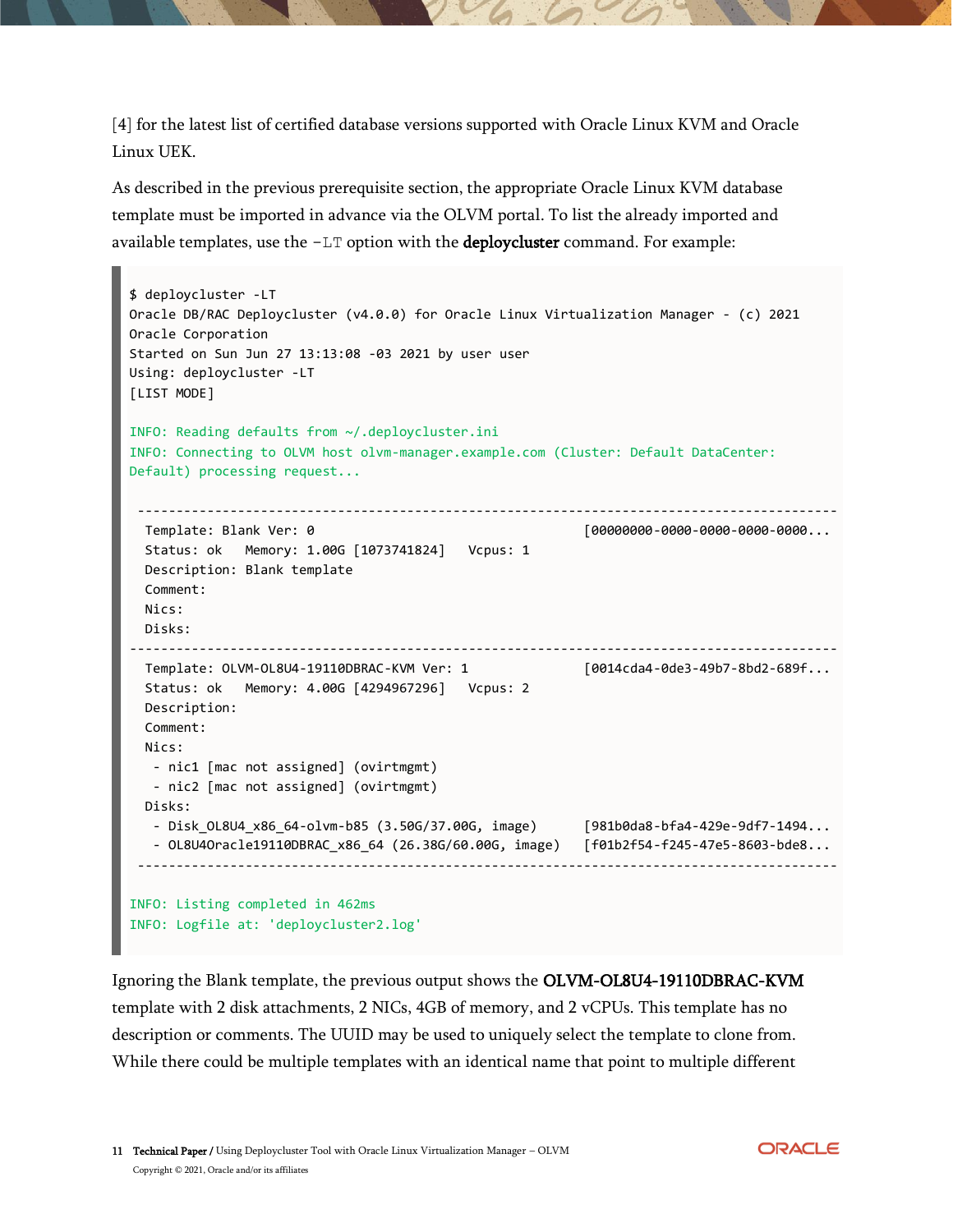template versions, referring to a template's UUID ensures that the instance is created using the appropriate template version.

Please note that the templates ship with both NICs on the same network – named ovirtmgmt. Therefore, while is possible to successfully create a RAC or a Single Instance (SI) having both NICs on the same network, it is recommended to configure the second NIC on a private network.

#### <span id="page-11-0"></span>Listing Available Storage

For a Single Instance database, typically no additional storage is required other than the disks shipped with the template and listed in the previous command output. When creating an n-node RAC it is required to create/attach ASM shared disks to host the databases. Listing disks can be performed using the -LD option, as follow:

```
$ deploycluster -LD
Oracle DB/RAC Deploycluster (v4.0.0) for Oracle Linux Virtualization Manager - (c) 2021 
Oracle Corporation
Started on Sun Jun 27 13:18:18 -03 2021 by user user
Using: deploycluster -LD
[LIST MODE]
INFO: Reading defaults from ~/.deploycluster.ini
INFO: Connecting to OLVM host olvm-manager.example.com (Cluster: Default DataCenter: 
Default) processing request...
                       -------------------------------------------------------------------------------------------
  Storage Domain: iSCSI
-------------------------------------------------------------------------------------------
  - Disk_OL7U9_x86_64-olvm-b77         3.88G/37.00G    image
  - OL7U9Oracle19100DBRAC_x86_64-xvdb-new8 26.12G/60.00G image
   - OVF_STORE 128.00M/128.00M image, shareable [4a9a...
   - OVF_STORE 128.00M/128.00M image, shareable [1c76...
   - asm0 5.00G/5.00G image, shareable [89e4...
   - asm1 5.00G/5.00G image, shareable [4bbd...
   - asm2 5.00G/5.00G image, shareable [7c35...
-------------------------------------------------------------------------------------------
  Storage Domain: NFS
 -------------------------------------------------------------------------------------------
  - OVF STORE 128.00M/128.00M image, shareable [83e8...
   - OVF_STORE 128.00M/128.00M image, shareable [c3f3...
   - asm3 1.20G/5.00G image, shareable [ef57...
   - asm4 1.22G/5.00G image, shareable [a503...
 -------------------------------------------------------------------------------------------
  Direct LUN
 -------------------------------------------------------------------------------------------
```
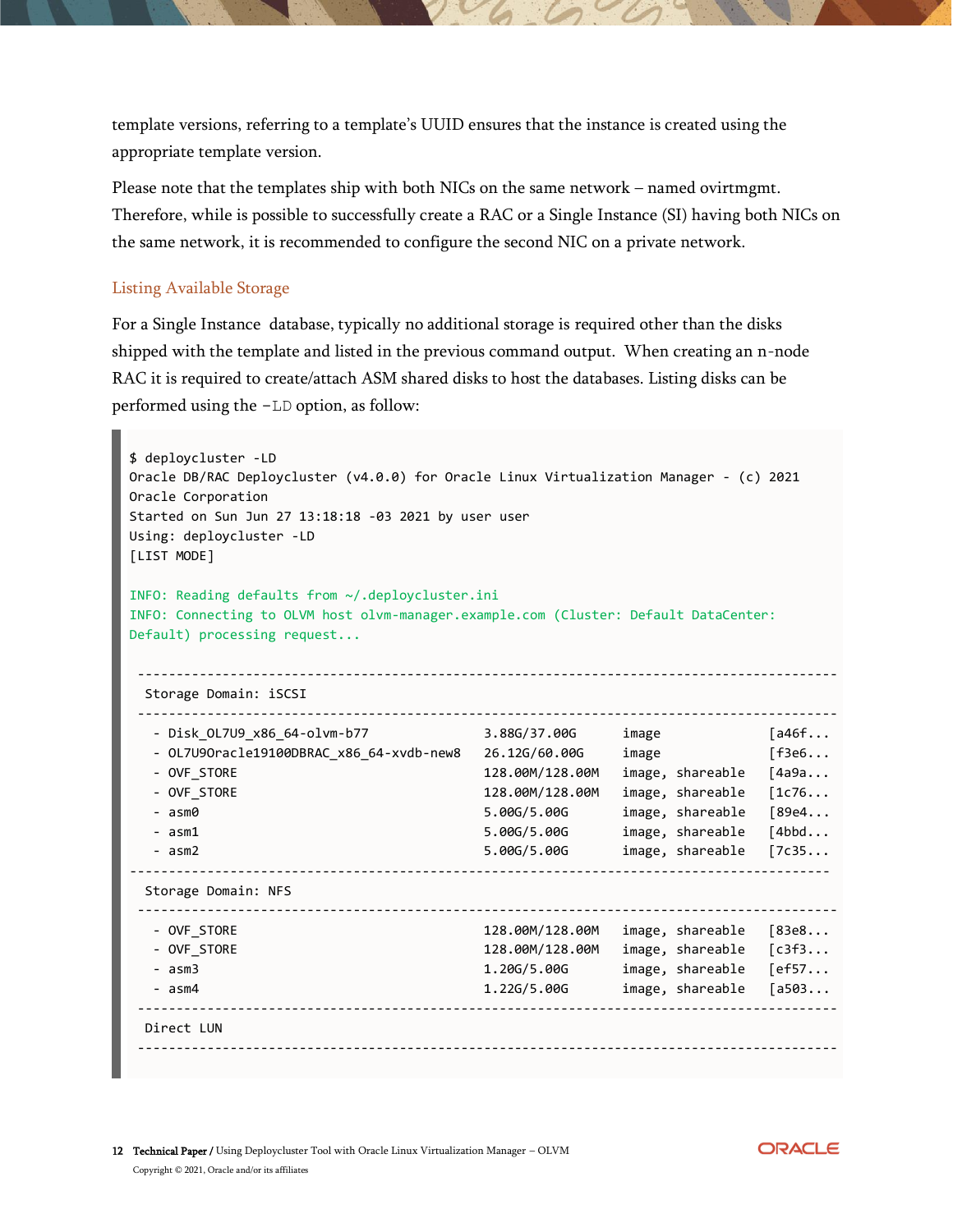| - asm-lun3                                                                 | 5.00G/5.00G | lun, shareable | [1f4b  |
|----------------------------------------------------------------------------|-------------|----------------|--------|
| - asm-lun4                                                                 | 5.00G/5.00G | lun, shareable | [49c9] |
| INFO: Listing completed in 469ms<br>INFO: Logfile at: 'deploycluster3.log' |             |                |        |

The previous output show two storage domains aptly named **iSCSI** and **NFS** (the OVF\_STORE disks show that these are shared between cluster hosts and are used for the VM disk images). Also, there are 7 pre-created shared disks named asm. Note that 5 are disk images and 2 are iSCSI Direct LUNs. Direct LUNs do not belong to any Storage Domain.

Finally, notice the template disks match with the above output from earlier -LT run.

When VMs are cloned from a template they will be created in the same storage domain as that of the template itself. The disk images "Disk\_OL7U9\_x86\_64-olvm-b77" and

"OL7U9Oracle19100DBRAC\_x86\_64-xvdb-new8" listed in the previous output were provisioned on the iSCSI storage domain. The VM disks may be live migrated to another storage domain if required at a later stage.

#### <span id="page-12-0"></span>Before you start

Before provisioning any instance, cloning any template to a new VM, verify which networks the template network interfaces are assigned to. The following example list the details of a recent imported template for an Oracle Linux 7.9 minimum installation. Take note of the Nics section:

```
...
 Template: OL7U9 x86 64-olvm-b86 Ver: 1 [e06e6831-2174-481f-bd6c-9a13...
  Status: ok Memory: 8.00G [8589934592] Vcpus: 4 
  Description: Generated by oracle-linux-image-tools 
  Comment: 
  Nics: 
   - nic1 [mac not assigned] (empty) 
  Disks: 
   - Disk_OL7U9_x86_64-olvm-b86 (1.50G/37.00G, image) [70f18d05-578b-45c5-9c66-fbe3...
...
```
The previous output shows a base template with an improper network assignment (mapped to "empty" network), as a result any VM cloned from it will not have any functioning networking!

It is recommended to edit the template in the OLVM portal and assign NICs to the correct network for that environment/cluster/datacenter for successful future deployments.

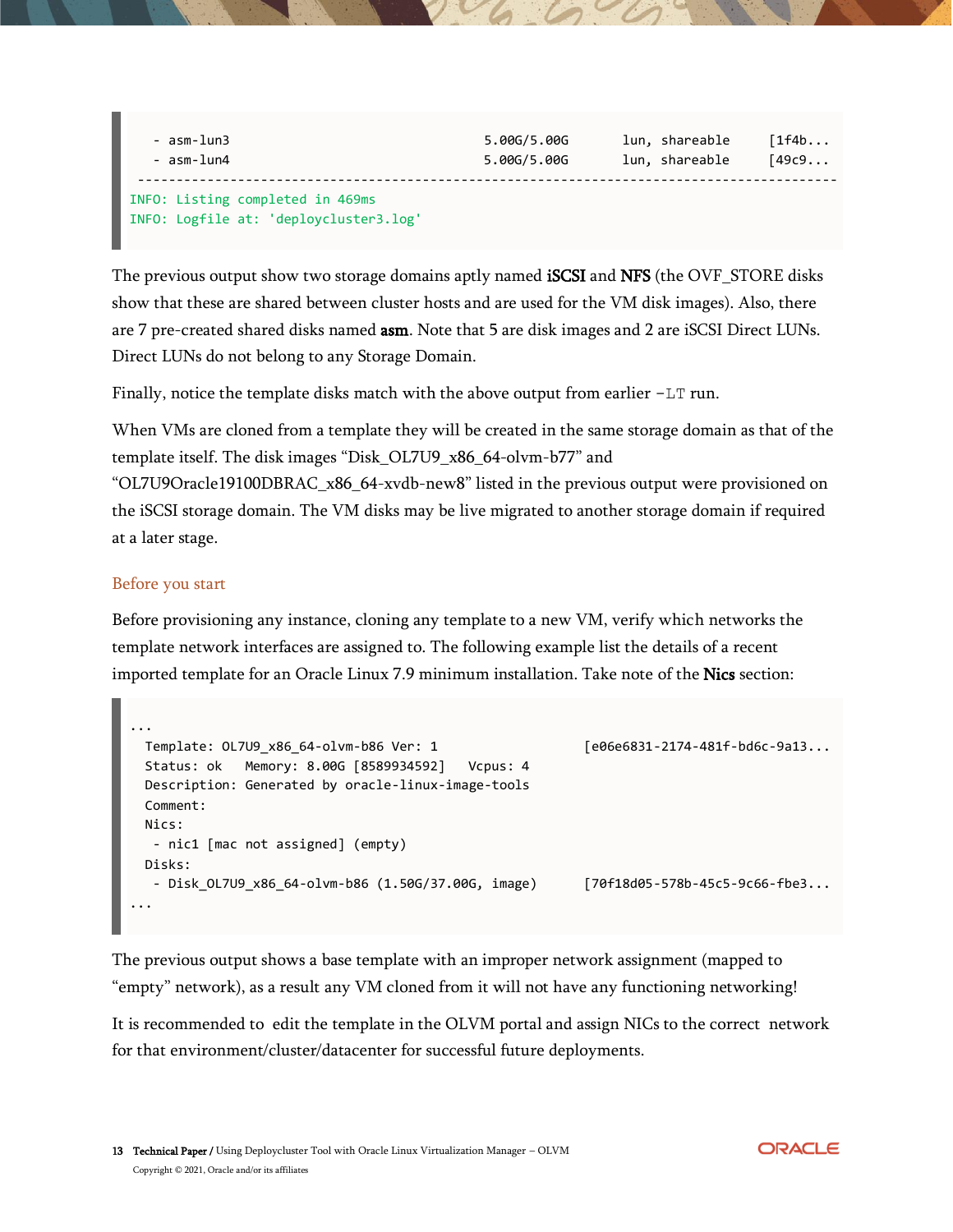To do this, access the OLVM portal, **Compute** tab, **Templates** option, and click the name of the template to change. Click on the Network Interfaces tab, select the NIC to change, then click the Edit button.

|  | <b>Virtual Machines</b><br>General |         | Network Interfaces  |  | <b>Disks</b>        | Storage           | Permissions    | Events |
|--|------------------------------------|---------|---------------------|--|---------------------|-------------------|----------------|--------|
|  |                                    |         |                     |  |                     | <b>New</b>        | Edit<br>Remove |        |
|  |                                    |         |                     |  |                     |                   | $1 - 1 \leq$   |        |
|  | Name                               | Plugged | <b>Network Name</b> |  | <b>Profile Name</b> | <b>Link State</b> | <b>Type</b>    |        |
|  | nic1                               |         |                     |  |                     | Up                | VirtIO         |        |

On the next dialog box, at Profile drop-down list, select the appropriate default network to use. Remember to always set the correct NIC/assignment after a template is imported and before cloning to a new instance or use the  $--$ clonenet flag to instruct the Deploycluster tool to adjust this mapping during deployment. Listing of templates to confirm the Deploycluster tool shows the change:

```
...
 Template: OL7U9 x86 64-olvm-b86 Ver: 1 [e06e6831-2174-481f-bd6c-9a13...
  Status: ok Memory: 8.00G [8589934592] Vcpus: 4
  Description: Generated by oracle-linux-image-tools
  Comment:
  Nics:
   - nic1 [mac not assigned] (ovirtmgmt)
  Disks:
   - Disk_OL7U9_x86_64-olvm-b86 (1.50G/37.00G, image) [70f18d05-578b-45c5-9c66-fbe3...
...
```
#### <span id="page-13-0"></span>Cloning from the Oracle Database template

Provisioning a new instance is a process of cloning the template to a new VM, a full clone may be a heavyweight process and as such the default clone type performed by the Deploycluster tool is a thin clone. Full cloning means that all the disks from the template are copied to the storage domain in full for the new VM. Once the clone is completed there is no association with the template and the template can be deleted if required. For testing purposes, it is acceptable to use the  $-\text{clon-type}$ thin option (or omit it as it is the default) which will create a copy-on-write thin clone. Cloning will appear exceptionally fast; however, the resulting clone is dependent on the source disks and template and may suffer performance issues especially under heavy write activity. For production usage, always use full (not thin) clone type: –clonetype full.

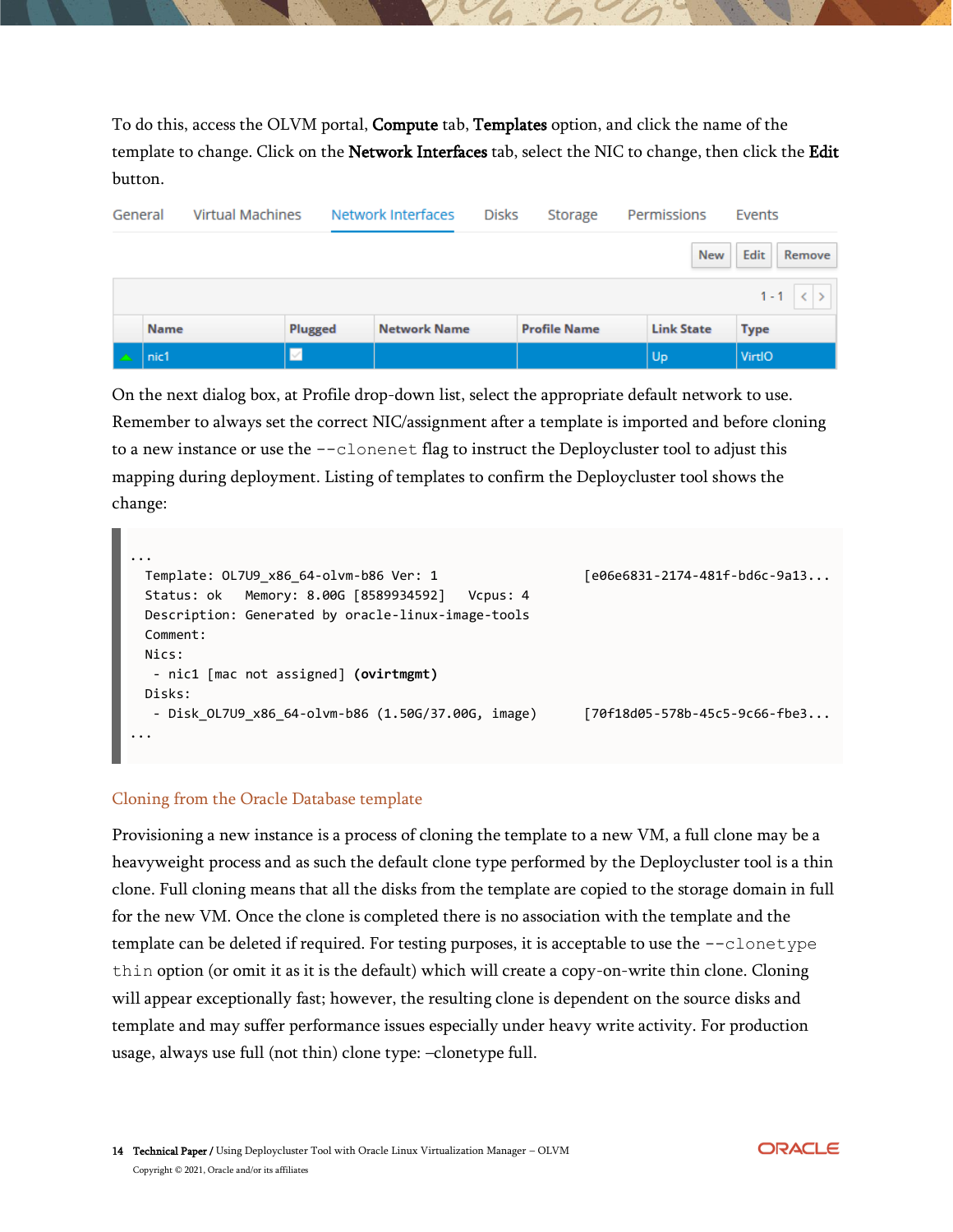The following example is the simplest form of a **deploycluster** run to clone the database template to an instance called odb-si:

```
$ deploycluster -C OLVM-OL8U4-19110DBRAC* -M odb-si
Oracle DB/RAC Deploycluster (v4.0.0) for Oracle Linux Virtualization Manager - (c) 2021 
Oracle Corporation
Started on Sun Jun 27 13:38:07 -03 2021 by user user
Using: deploycluster -C OLVM-OL8U4-19110DBRAC* -M odb-si
[CLONE MODE]
INFO: Reading defaults from ~/.deploycluster.ini
INFO: Connecting to OLVM host olvm-manager.example.com (Cluster: Default DataCenter: 
Default) processing request...
INFO: Setting clone storage domain to 'iSCSI'
INFO: Thin cloning 1 VM's from template 'OLVM-OL8U4-19110DBRAC-KVM' [0014cda4-0de3-49b7-
8bd2-689f5a206057]
INFO: Cloning VM 'odb-si' from template
INFO: Waiting 20m0s for VM 'odb-si' [82c51bbd-5847-4b7b-97c4-2ce47f454efc] to complete
INFO: Clone 'odb-si' complete
INFO: Cloning completed in 11.901s
INFO: Logfile at: 'deploycluster7.log'
```
#### **NOTE**

- This new VM instance will clone from the base template and remain in down state until a subsequent deploying operation. Do not try to start it using the OLVM portal. Alternatively, the --clonedeploy flag may be added to above command to also POWER on and initiate the database build.
- If any error appears while running the previous command and you like to reprovision the instance using the same name, it is safe to remove the target VM using the OLVM portal while the instance is down or it is possible to run the following command to remove it:

```
$ deploycluster --remove -M odb-si
```
The previous command will appear to "stall" (sleep) due to a safeguard to prevent accidental removal of VMs, add the –wait 0 to bypass the wait/delay. Note this is a synchronous command and may take longer for the OLVM cluster to remove the instance.

To provision a new instance, the template NAME or UUID may be used. It is possible to use a wildcard match on the template NAME or UUID for easy writing commands. As long as the NAME or UUID is unique, the command should complete successfully. Avoid using too short wildcards, such as '0014\*', as these short wildcards have a higher chance of matching multiple templates which would cause a runtime failure as the tool will not know which template to clone from.

Since the previous clone (-C OLVM-OL8U4-19110DBRAC\*) command did not change anything from the original template, all configuration and description details were copied from the template,

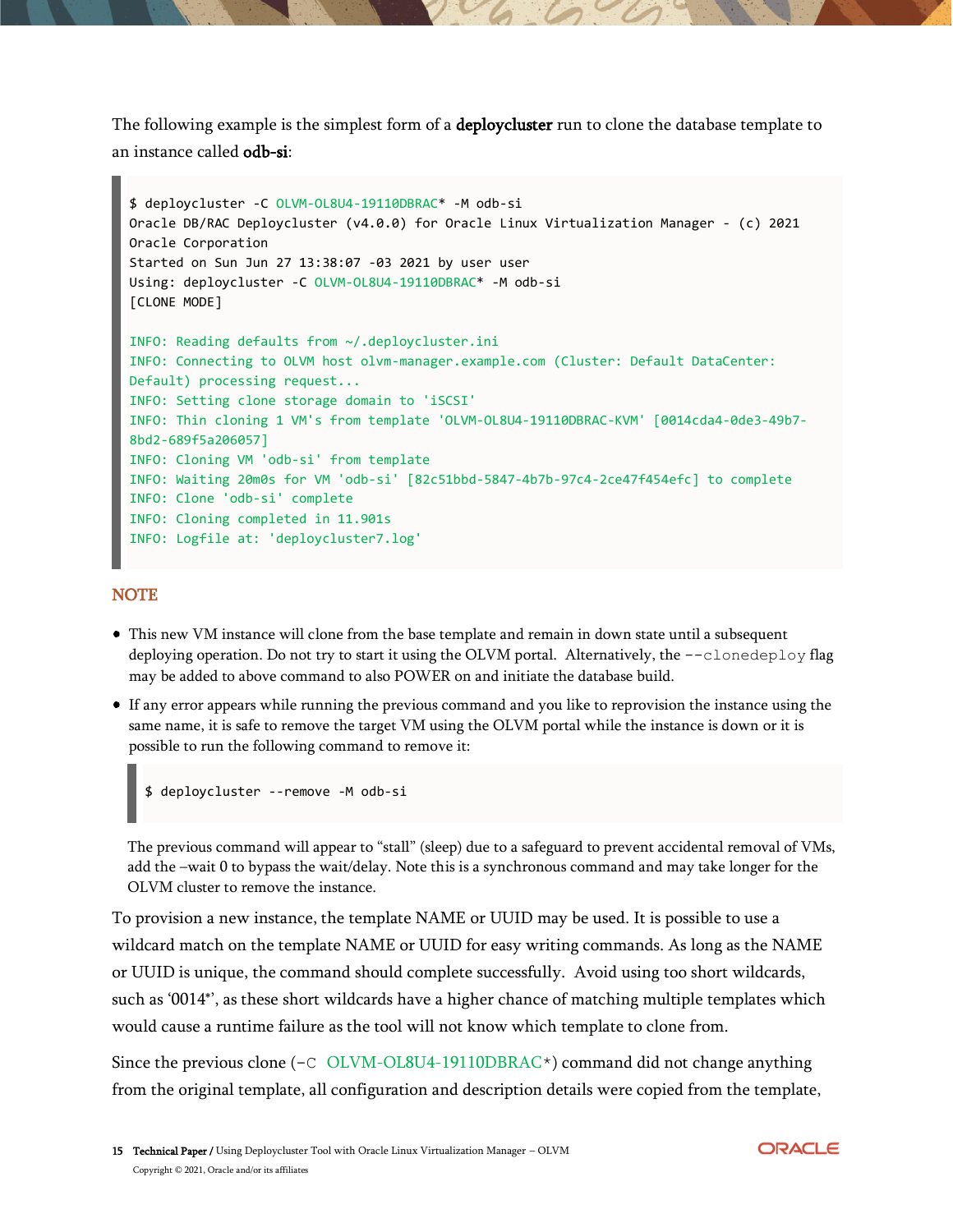except for the newly added Comment field inserted for convenience to identify clones created by the deploycluster command and by which version. The comment can be overwritten at clone time by adding the --comment option. The comment field may be used, for example, to identify which ssh key the VM has by using --comment "<ssh-key-name>" or for any other purpose.

List the VM provisioned using the following command:

```
$ deploycluster -L
Oracle DB/RAC Deploycluster (v4.0.0) for Oracle Linux Virtualization Manager - (c) 2021 
Oracle Corporation
Started on Sun Jun 27 13:42:05 -03 2021 by user user
Using: deploycluster -L
[LIST MODE]
INFO: Reading defaults from ~/.deploycluster.ini
INFO: Connecting to OLVM host olvm-manager.example.com (Cluster: Default DataCenter: 
Default) processing request...
 -------------------------------------------------------------------------------------------
  Vm name: odb-si [82c51bbd-5847-4b7b-97c4-2ce47...
  Status: down Memory: 4.00G [4294967296] Vcpus: 2
  Description 
  Comment: created by deploycluster v4.0.0
  Nics:
    - nic1 [56:6f:f8:bf:00:00] (ovirtmgmt)
    - nic2 [56:6f:f8:bf:00:01] (ovirtmgmt)
  Disks:
    - Disk_OL8U4_x86_64-olvm-b85 (1.00G/37.00G, image) [4c232c0c-b6ad-4c74-b63e-c7585...
    - OL8U4Oracle19110DBRAC_x86_64 (1.00G/60.00G, image) [d8198b3b-6c8c-483d-8e10-7ecf1...
 -------------------------------------------------------------------------------------------
INFO: Listing completed in 518ms
```
INFO: Logfile at: 'deploycluster8.log'

Other valuable options to modify the clone would be --clonecpu, --clonemem, and  $--c$ lonenet, which change the target clone's CPU, memory, and NICs appropriately. Adjust these options per database requirements. The descriptions of all the options can be found using the deploycluster --help command.

These settings may also be changed using the OLVM portal after provisioning.

#### <span id="page-15-0"></span>Deploying the database

Unless the --clonedeploy flag is used to fully power on the newly cloned VM, all new instances cloned by deploycluster remain offline until a subsequent deploy operation done by deploycluster command which may be used to further configure the network interfaces, SID name, character set,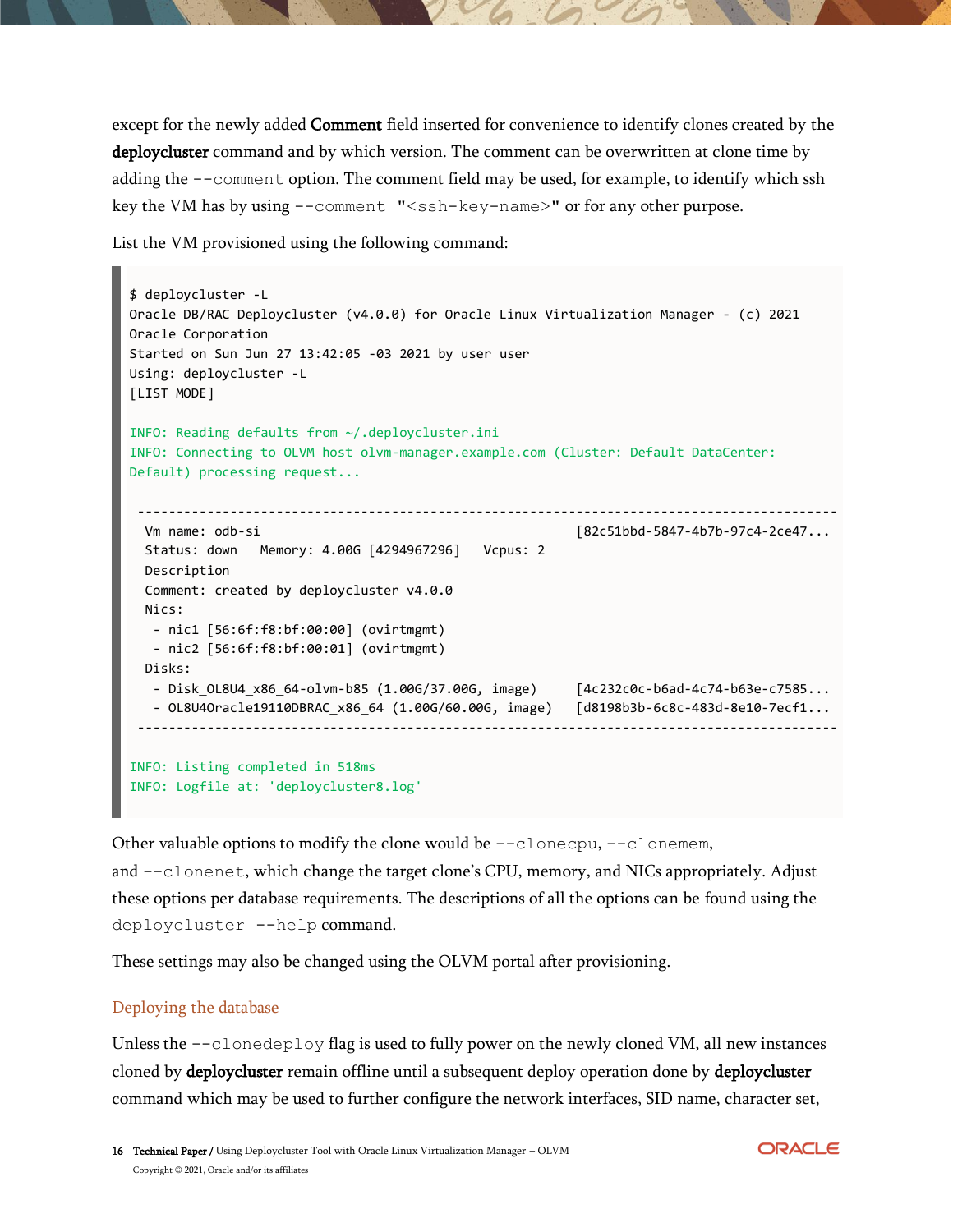etc. These options are partially specified on the command line as well as params.ini and netconfig.ini files. See the following example for a Single Instance deployment:

```
$ cat ~/deploycluster/utils/netconfig-sample-si.ini
# Sample Single Instance or Single Instance/HA (Oracle Restart)
NODE1=test1
NODE1IP=192.168.1.101
#NODE1PRIV=test1-priv
#NODE1PRIVIP=10.10.10.101
# Common data
PUBADAP=eth0
PUBMASK=255.255.255.0
PUBGW=192.168.1.1
#PRIVADAP=eth1
#PRIVMASK=255.255.255.0
DOMAINNAME=localdomain # May be blank
DNSIP="" # Starting from 2013 Templates allows multi value
# Single Instance (description in params.ini)
CLONE_SINGLEINSTANCE=yes # Setup Single Instance
# CLONE SINGLEINSTANCE HA=yes # Setup Single Instance/HA (Oracle Restart)
```
The default network setup for a cloud-init based VM is DHCP configured network, however, in reallife environments the database may require a static IP. In this case, it is recommended to provide a netconfig.ini to the deploycluster command with basic name/IP information. Sample for the netconfig.ini and params.ini files can be found in the utils subdirectory of the deploycluster zip archive. Please read the commented sample files for more detailed information.

This network configuration file can be passed to a single instance clone during the deployment phase and properly set up the network during power on.

It is recommended to use the dry-run mode by adding the  $-D$  option to ensure the validity of the configuration and the options passed prior to real deployment. The next example shows how to manually pass the previously created ssh public key admin.pub into the odb-si VM. Also, note the NODE1 name provided in the netconfig-si.ini file – oracle-db-si – is the node name inside the guest OS and does not need to match the VM name in the OLVM portal – odb-si. Typically, the guest hostname and the VM name in the portal are the same, but it is kept distinct in this example to demonstrate they need not be identical. The params.ini file is also optional and is used to change any database defaults (charset, SID, etc.). To specify the params.ini file use the -P option. Please refer to the sample params.ini file included with the zip archive for more information.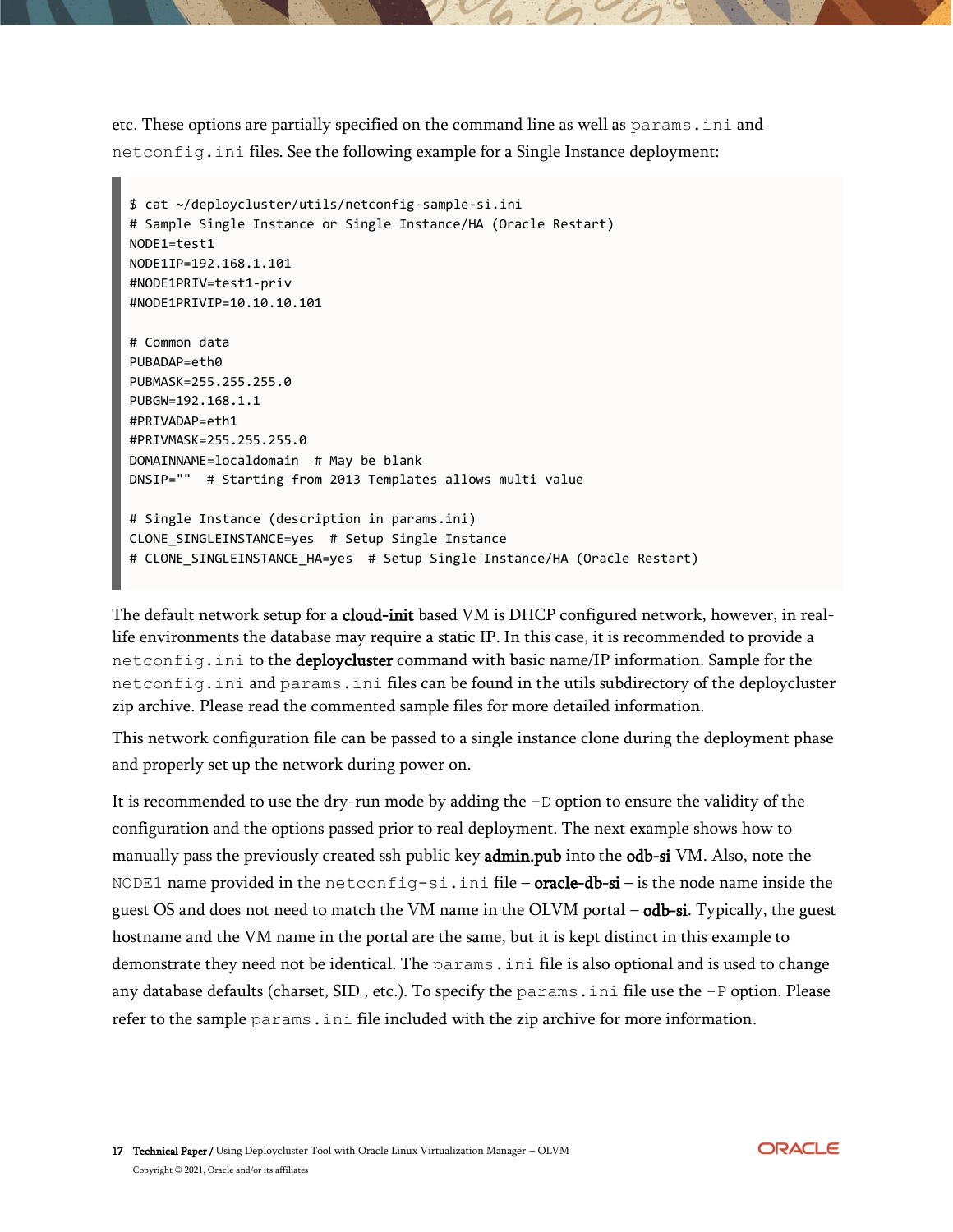```
$ deploycluster -M odb-si -N netconfig-si.ini --pubkeys admin.pub -D
Oracle DB/RAC Deploycluster (v4.0.0) for Oracle Linux Virtualization Manager - (c) 2021 
Oracle Corporation
Started on Sun Jun 27 13:49:35 -03 2021 by user user
Using: deploycluster -M odb-si -N netconfig-si.ini --pubkeys admin.pub -D
[DRY RUN MODE]
INFO: Reading defaults from ~/.deploycluster.ini
INFO: Connecting to OLVM host olvm-manager.example.com (Cluster: Default DataCenter: 
Default) processing request...
INFO: Validating netconfig-si.ini
INFO: Adding admin.pub as public key for cloud-user
INFO: 1 machine(s) to be started
INFO: Generating 2048 bit rsa ssh key pairs for root user on odb-si
INFO: Passing 'netconfig-si.ini' to buildcluster.sh
INFO: Deployment completed in 618ms
INFO: Logfile at: 'deploycluster9.log'
```
The previous output shows the dry run was completed successfully. The database build can be started running the same command but removing the  $-D$  option. The full output for the real provisioning command is a little different from the previous dry run mode:

```
$ deploycluster -M odb-si -N netconfig-si.ini --pubkeys admin.pub
Oracle DB/RAC Deploycluster (v4.0.0) for Oracle Linux Virtualization Manager - (c) 2021 
Oracle Corporation
Started on Sun Jun 27 13:50:20 -03 2021 by user user
Using: deploycluster -M odb-si -N netconfig-si.ini --pubkeys admin.pub
[DEPLOY MODE]
INFO: Reading defaults from ~/.deploycluster.ini
INFO: Connecting to OLVM host olvm-manager.example.com (Cluster: Default DataCenter: 
Default) processing request...
INFO: Validating netconfig-si.ini
INFO: Adding admin.pub as public key for cloud-user
INFO: 1 machine(s) to be started
INFO: Generating 2048 bit rsa ssh key pairs for root user on odb-si
INFO: Passing 'netconfig-si.ini' to buildcluster.sh
INFO: Starting 'odb-si' [82c51bbd-5847-4b7b-97c4-2ce47f454efc]
INFO: Buildcluster will run on node 'odb-si'; to access 'ssh -i admin cloud-
user@192.168.0.21'
INFO: Deployment completed in 1.436s
INFO: Logfile at: 'deploycluster10.log'
```
By default, all commands are passed asynchronously to the OLVM API, so the deploycluster command does not wait for the VM to boot up. However, in synchronous automated pipelines, it is essential to wait for commands to finish before commencing the next step. For this purpose, add

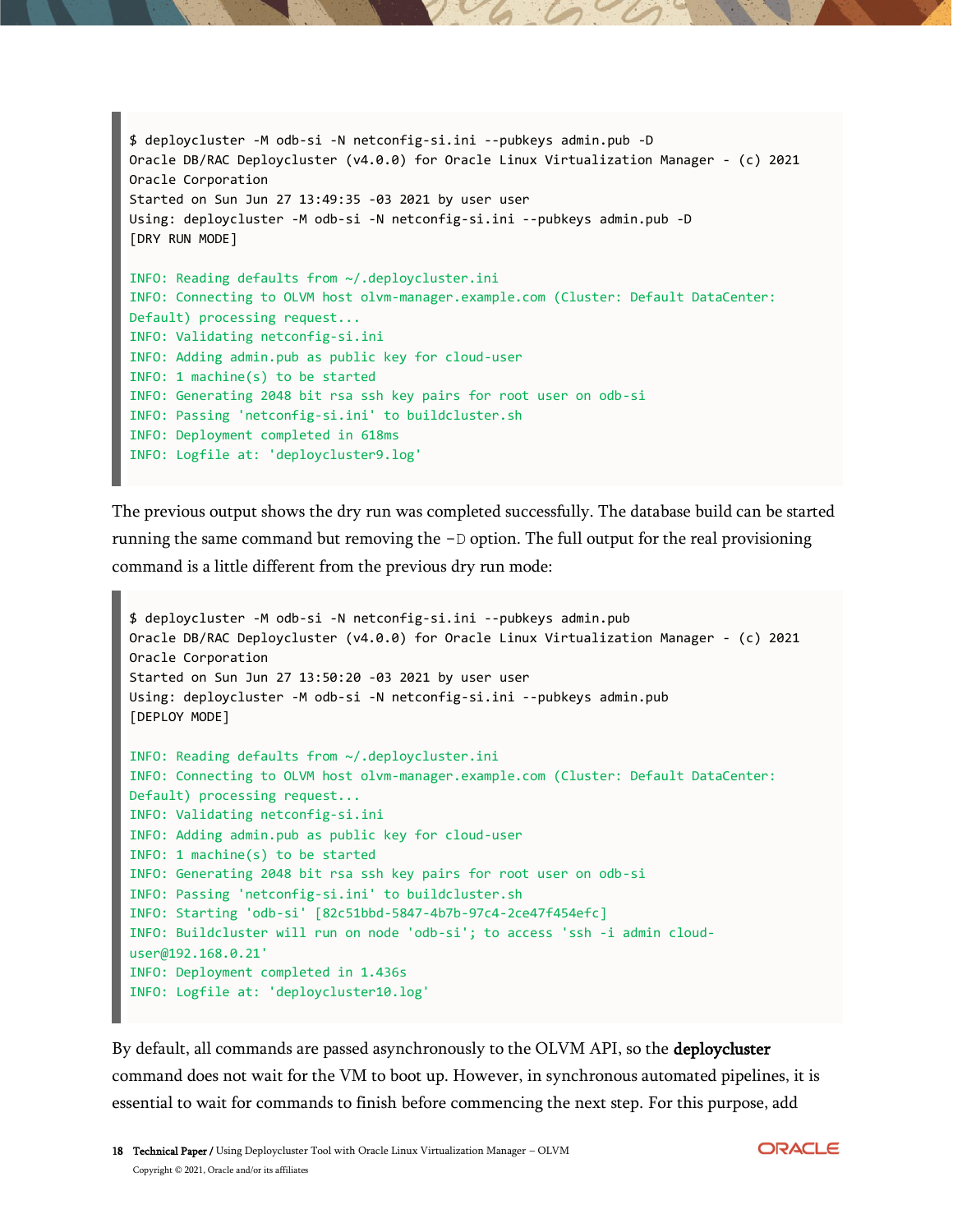the --wait 50m option to wait up to 50 for the VM to get to started state as reported by the API. Adjust the time as need; default wait time is 20 minutes, which is typically more than enough for most deployments.

```
$ deploycluster -M odb-si -N netconfig-si.ini --pubkeys myvmkey.pub --wait 50m
```
The SI database build can be monitored by accessing the VM using the **admin** ssh key and inspecting the buildsingle.log file. Here is an example and the output will vary depending on the build stage:

```
$ ssh -i admin cloud-user@10.169.239.169 "tail -f /u01/racovm/buildsingle.log"
tmpfs 1.8G 0 1.8G 0% /dev/shm
2021-06-27 16:51:34:[adjustmemlocal:Done :oracle-db-si] Adjusting memory settings
2021-06-27 16:51:34:[adjustmemlocal:Time :oracle-db-si] Completed successfully in 0 seconds 
(0h:00m:00s)
INFO (node:oracle-db-si): Creating database (ORCL) (Single Instance)
INFO (node:oracle-db-si): Running on: oracle-db-si as oracle: export 
ORACLE_HOME=/u01/app/oracle/product/19c/dbhome_1; export ORACLE_BASE=/u01/app/oracle; 
/u01/app/oracle/product/19c/dbhome_1/bin/dbca -silent -createDatabase -emConfiguration NONE 
-templateName 'General_Purpose.dbc' -storageType FS -datafileDestination 
'/u01/app/oracle/oradata' -datafileJarLocation 
'/u01/app/oracle/product/19c/dbhome_1/assistants/dbca/templates' -sampleSchema false -
oratabLocation /etc/oratab -runCVUChecks false -continueOnNonFatalErrors true -
createAsContainerDatabase true -numberOfPDBs 1 -pdbName orclpdb -gdbName 'ORCL' -sid 'ORCL' 
-initParams filesystemio_options=setall -ignorePrereqs
Prepare for db operation
8% complete
Copying database files
^{\wedge}C
```
This session can be kept open to track the database build or it can be rechecked later to see its status and confirm that the Single Instance deployment has been completed successfully. Of course, the time to complete this deployment is entirely dependent on the resources (CPU, storage, NICs, etc.) performance.

#### **NOTE**

If the previous output presents any error, connect to the instance and check /u01/racovm/buildsingle.log for Oracle Database instance errors or /var/log/cloud-initoutput.log for any other configuration issue.

#### <span id="page-18-0"></span>Multi-node RAC build

19 Technical Paper / Using Deploycluster Tool with Oracle Linux Virtualization Manager - OLVM Copyright © 2021, Oracle and/or its affiliates

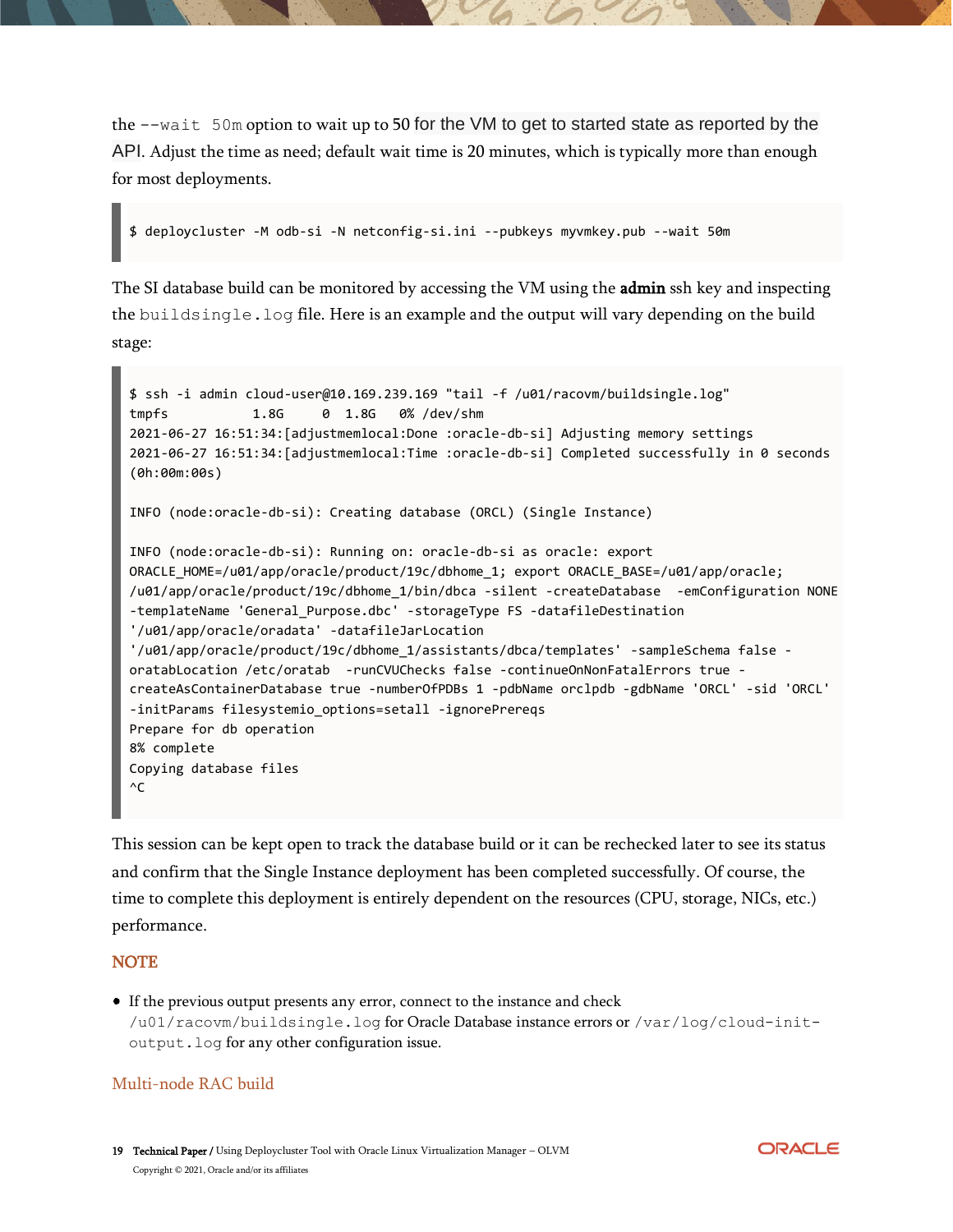For those new to building a RAC instance, this deployment mode requires shared volumes/disks used for ASM.

The next example creates a 2 node RAC, and can be expanded to an n-node configuration by specifying as many additional VM's as the infrastructure can handle. Splitting the command into lines for easy reading:

```
$ deploycluster -C OLVM-OL8U4-19110DBRAC* \
  -M rac0,rac1 \setminus --clonetype thin \
   --cloneattach asm[0-4] \
  --clonemem 6G \
   --comment "First RAC deployment"
Oracle DB/RAC Deploycluster (v4.0.0) for Oracle Linux Virtualization Manager - (c) 2021 
Oracle Corporation
Started on Sun Jun 27 14:27:30 -03 2021 by user user
Using: deploycluster -C OLVM-OL8U4-19110DBRAC* -M rac0,rac1 --clonetype thin --cloneattach 
asm[0-4] --clonemem 6G –comment First RAC deployment
[CLONE MODE]
INFO: Reading defaults from ~/.deploycluster.ini
INFO: Connecting to OLVM host olvm-manager.example.com (Cluster: Default DataCenter: 
Default) processing request...
INFO: Setting clone storage domain to 'iSCSI'
INFO: Attachment found 'asm3' [8640af2a-ed25-44f7-8533-80a0ef58be67]
INFO: Attachment found 'asm1' [d44f92ce-6f73-4c4a-b8e1-d35d600dcf23]
INFO: Attachment found 'asm4' [a0535c17-d8b0-40cb-8c30-e96c0c6d7739]
INFO: Attachment found 'asm2' [646b3eb6-bc1f-4986-a92c-d442f6ee08c7]
INFO: Attachment found 'asm0' [aa4aa126-7d33-4342-b2c9-743933759e00]
INFO: Thin cloning 2 VM's from template 'OLVM-OL8U4-19110DBRAC-KVM' [0014cda4-0de3-49b7-
8bd2-689f5a206057]
INFO: Setting memory to 6.00G
INFO: Cloning VM 'rac0' from template
INFO: Waiting 20m0s for VM 'rac0' [1f4a1471-160f-4858-acf9-c6760b830ae5] to complete
INFO: Cloning VM 'rac1' from template
INFO: Waiting 20m0s for VM 'rac1' [40c5ccb0-65df-4caa-94e7-82db6447eaeb] to complete
INFO: Clone 'rac0' complete
INFO: Attaching disk 'asm3' [8640af2a-ed25-44f7-8533-80a0ef58be67] to VM 'rac0'
INFO: Attaching disk 'asm1' [d44f92ce-6f73-4c4a-b8e1-d35d600dcf23] to VM 'rac0'
INFO: Attaching disk 'asm4' [a0535c17-d8b0-40cb-8c30-e96c0c6d7739] to VM 'rac0'
```
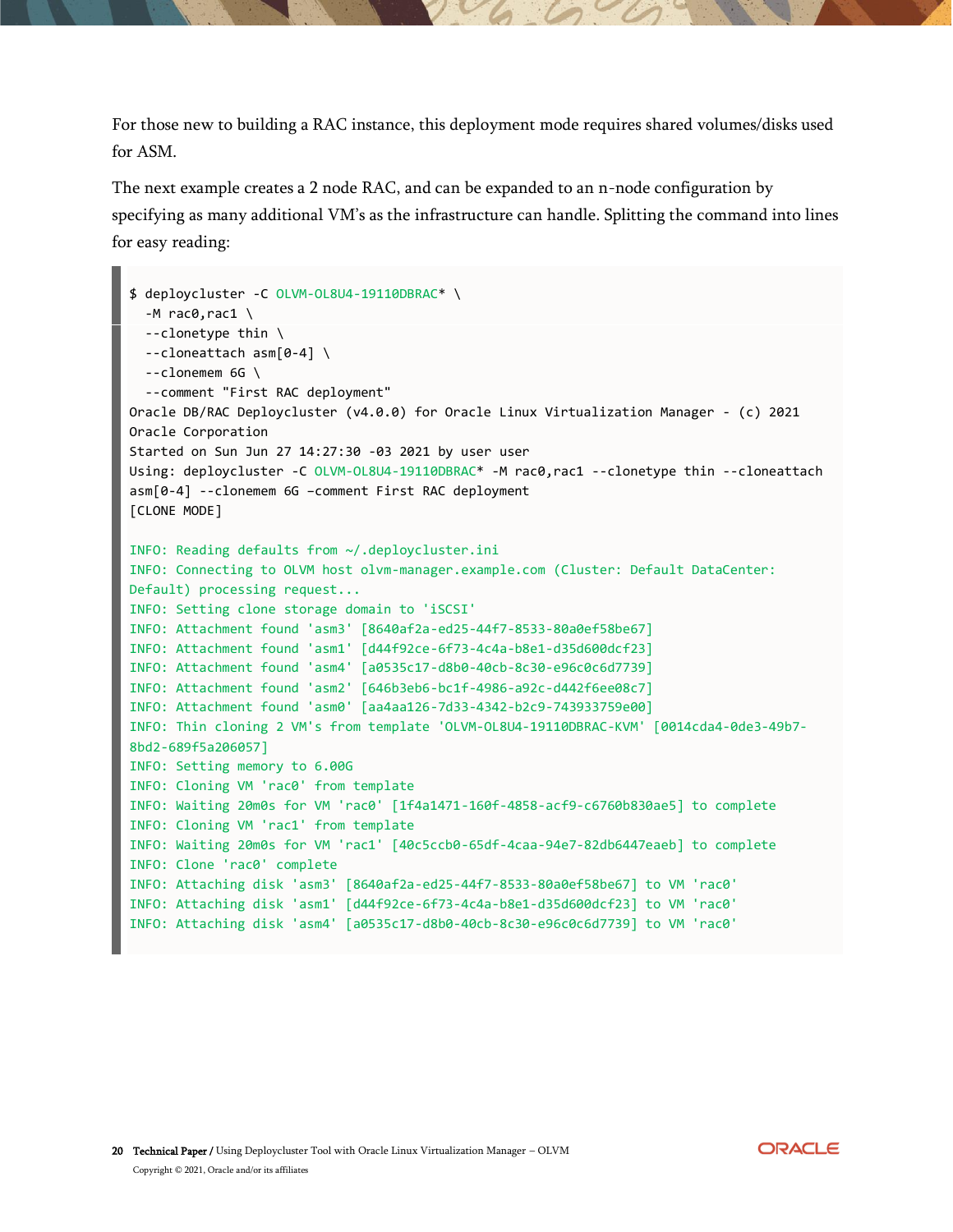```
INFO: Attaching disk 'asm2' [646b3eb6-bc1f-4986-a92c-d442f6ee08c7] to VM 'rac0'
INFO: Attaching disk 'asm0' [aa4aa126-7d33-4342-b2c9-743933759e00] to VM 'rac0'
INFO: Clone 'rac1' complete
INFO: Attaching disk 'asm3' [8640af2a-ed25-44f7-8533-80a0ef58be67] to VM 'rac1'
INFO: Attaching disk 'asm1' [d44f92ce-6f73-4c4a-b8e1-d35d600dcf23] to VM 'rac1'
INFO: Attaching disk 'asm4' [a0535c17-d8b0-40cb-8c30-e96c0c6d7739] to VM 'rac1'
INFO: Attaching disk 'asm2' [646b3eb6-bc1f-4986-a92c-d442f6ee08c7] to VM 'rac1'
INFO: Attaching disk 'asm0' [aa4aa126-7d33-4342-b2c9-743933759e00] to VM 'rac1'
INFO: Cloning completed in 22.83s
INFO: Logfile at: 'deploycluster18.log'
```
The options from the previous command are:

- -C OLVM-OL8U4-19110DBRAC\*: specifying the base template used to provision the instances, avoid short wildcards as "OLVM\*KVM" as they may match more than one template and hence halt future deployments.
- $-M$  rac0, rac1: list of VMs instance names to be provisioned. Such expansions as rac[0-3] to create 4 VMs is not allowed, instead use the namefmt option (see help for details/examples).
- --clonetype thin: using thin provisioning is feasible for test purposes but not recommended for production servers.
- $\neg$  --cloneattach asm[0-4]: Attach pre-existing listed disks to the cloning instances. For a RAC deployment, ASM shared disks are required. This option accepts a list like  $--$ cloneattach asm $0$ , asm $1$ , asm $2$ , asm $3$ , asm $4$  or basic regular expressions as in the command.
- --clonemem 6G: define the new VM's memory to 6GB each.
- --comment "…": desired comment to add to instances.

Unless the  $--$ clonedeploy option is passed, the newly cloned instances are kept in the down state and may be inspected using the deploycluster  $-L$  command. To filter the listing, add the  $-M$ rac? option which will match any VM name starting with rac, followed by one character. In this example rac0 and rac1 will be listed.

#### <span id="page-20-0"></span>Starting the RAC cluster

To successfully build a RAC cluster, the netconfig.ini file and optionally params.ini need to be prepared. While the params and netconfig files can be merged into a single file, from a separation of duties perspective the netconfig.ini file contains the network configuration for one or more nodes and should be unique as it will vary with each build, whereas the optional params.ini file should only have database specific key/value pairs.

**ORACLE**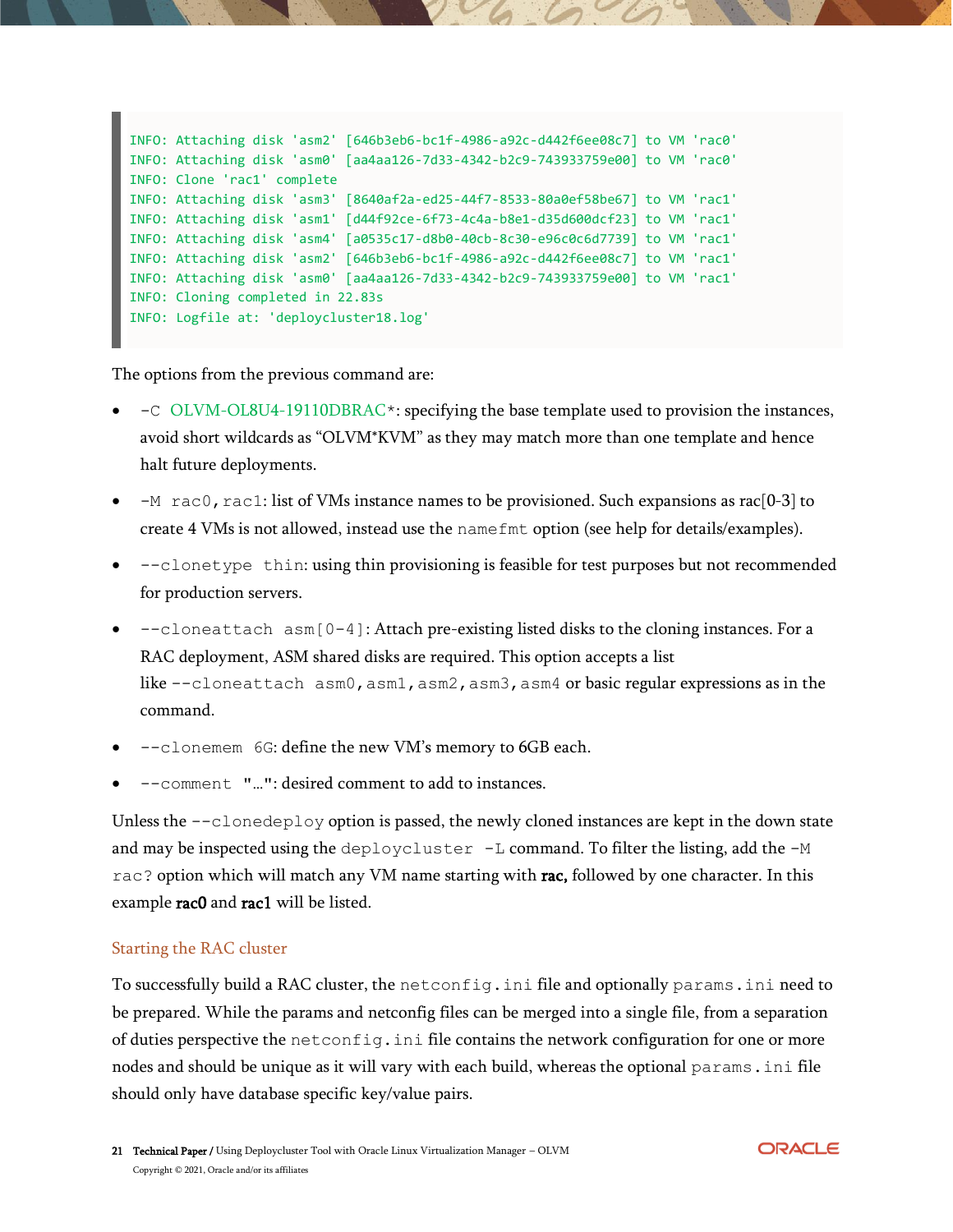Please read the options for a RAC configuration in the sample netconfig-sample64.ini file included in the deploycluster zip archive. The following netconfig.ini example show the node names as well as IPs and other relevant networking details:

\$ cat netconfig-rac.ini # Node specific information NODE1=odb-rac0 NODE1IP=192.168.0.31 NODE1PRIV=odb-rac0-priv NODE1PRIVIP=192.168.0.33 NODE1VIP=odb-rac0-vip NODE1VIPIP=192.168.0.35 NODE2=odb-rac1 NODE2IP=192.168.0.32 NODE2PRIV=odb-rac1-priv NODE2PRIVIP=192.168.0.34 NODE2VIP=odb-rac1-vip NODE2VIPIP=192.168.0.36 # Common data PUBADAP=eth0 PUBMASK=255.255.255.0 PUBGW=192.168.0.1 PRIVADAP=eth1 PRIVMASK=255.255.255.0 RACCLUSTERNAME=crs64bitR2 DOMAINNAME=localdomain # May be blank DNSIP="192.168.0.110" # Starting from 2013 Templates allows multi value # Device used to transfer network information to second node # in interview mode NETCONFIG\_DEV=/dev/xvdc # RAC specific data SCANNAME=odb-rac01-scan SCANIP=192.168.0.30 # 12c Flex parameters (uncomment to take effect) #FLEX\_CLUSTER=yes # If 'yes' implies Flex ASM as well #FLEX\_ASM=yes #ASMADAP=eth2 # Must be different than private/public #ASMMASK=255.255.0.0 #NODE1ASMIP=10.11.0.231 #NODE2ASMIP=10.11.0.232

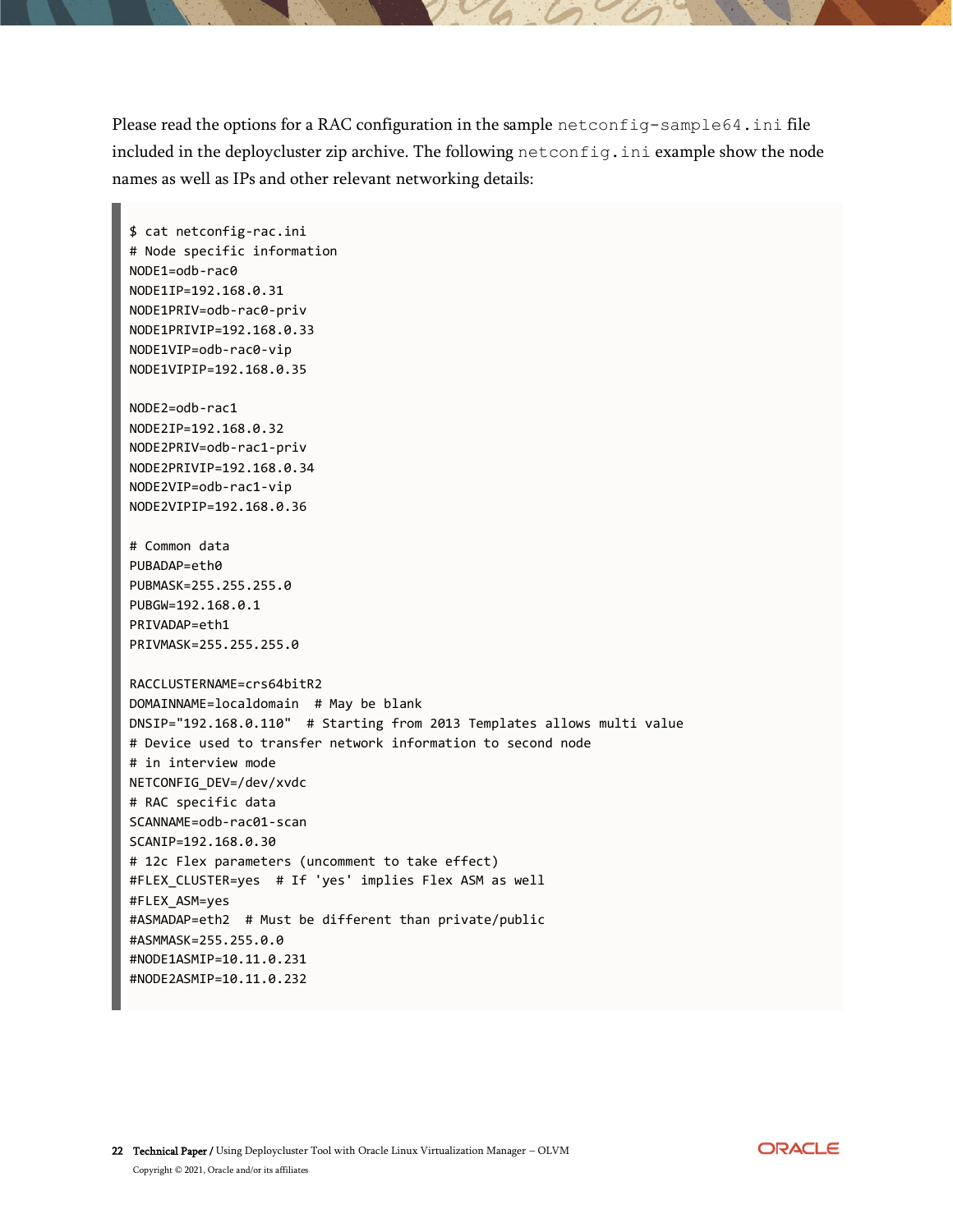```
# Single Instance (description in params.ini)
# CLONE SINGLEINSTANCE=yes # Setup Single Instance
# CLONE_SINGLEINSTANCE_HA=yes # Setup Single Instance/HA (Oracle Restart)
```
#### **NOTE**

• To successfully deploy a RAC environment, DNS records for **hostnames**, scanname, and IPs described in the netconfig.ini file are required. In test environments to avoid the dependency on DNS servers to add those records, the option CLONE\_ALLOW\_SCAN\_NOT\_IN\_DNS can be added in the netconfig.ini file to dynamically include those records in the /etc/hosts file. Example adding this option to the end of the netconfig-rac.ini file:

```
... (previous output omitted)
# Add SCANNAME to /etc/hosts file
CLONE_ALLOW_SCAN_NOT_IN_DNS=yes
```
The resulting instance will have the following records in the/etc/hosts file (should only be used in testing, not production environments):

```
... (previous output omitted)
10.169.238.201 odb-rac0.localdomain odb-rac0
10.169.238.207 odb-rac0-priv.localdomain odb-rac0-priv
10.169.238.203 odb-rac0-vip.localdomain odb-rac0-vip
10.169.238.202 odb-rac1.localdomain odb-rac1
10.169.238.208 odb-rac1-priv.localdomain odb-rac1-priv
10.169.238.204 odb-rac1-vip.localdomain odb-rac1-vip
10.169.238.205 odb-rac01-scan.localdomain odb-rac01-scan
```
It is recommended to have the private IP address in a different subnet.

As in previous single instance example, the command line is expanded to include the additional VM names using wildcard matching. Running this will send the command to the OLVM and exit in a very short time when the --waitforip option is not in place.

**ORACLE**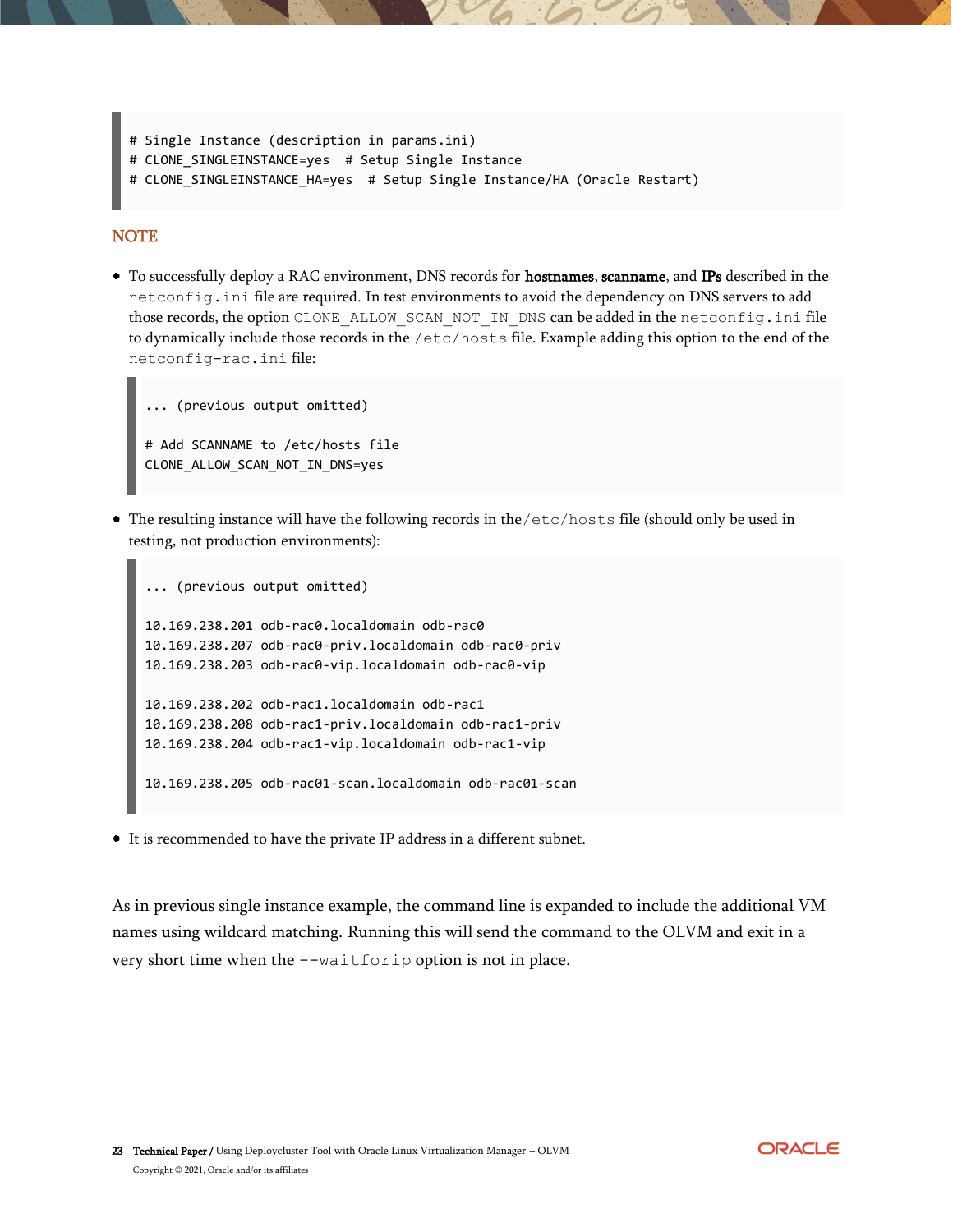```
$ deploycluster -M rac? -N netconfig-rac.ini --pubkeys admin.pub
Oracle DB/RAC Deploycluster (v4.0.0) for Oracle Linux Virtualization Manager - (c) 2021 
Oracle Corporation
Started on Sun Jun 27 14:33:14 -03 2021 by user user
Using: deploycluster -M rac? -N netconfig-rac.ini --pubkeys admin.pub
[DEPLOY MODE]
INFO: Reading defaults from ~/.deploycluster.ini
INFO: Connecting to OLVM host olvm-manager.example.com (Cluster: Default DataCenter: 
Default) processing request...
INFO: Validating netconfig-rac.ini
WARNING: Multiple nics on VM 'rac0' connect to the same network 'ovirtmgmt'
WARNING: Multiple nics on VM 'rac1' connect to the same network 'ovirtmgmt'
INFO: Shared disk 'asm4' [a0535c17-d8b0-40cb-8c30-e96c0c6d7739] found
INFO: Shared disk 'asm0' [aa4aa126-7d33-4342-b2c9-743933759e00] found
INFO: Shared disk 'asm1' [d44f92ce-6f73-4c4a-b8e1-d35d600dcf23] found
INFO: Shared disk 'asm2' [646b3eb6-bc1f-4986-a92c-d442f6ee08c7] found
INFO: Shared disk 'asm3' [8640af2a-ed25-44f7-8533-80a0ef58be67] found
INFO: Total 5 shared disks between VM's
INFO: Adding admin.pub as public key for cloud-user
INFO: 2 machine(s) to be started
INFO: Generating 2048 bit rsa ssh key pairs for root user on rac0
INFO: Generating 2048 bit rsa ssh key pairs for root user on rac1
INFO: Passing 'netconfig-rac.ini' to buildcluster.sh
INFO: Starting 'rac1' [40c5ccb0-65df-4caa-94e7-82db6447eaeb]
INFO: Starting 'rac0' [1f4a1471-160f-4858-acf9-c6760b830ae5]
INFO: Buildcluster will run on node 'rac0'; to access 'ssh -i admin cloud-user@192.168.0.31'
INFO: Deployment completed in 1.292s
INFO: Logfile at: 'deploycluster19.log'
```
Notice the third line from the end specifies in which node the **buildcluster.sh** script will run on. This will typically be the first node in the netconfig.ini. The  $-\text{wait}$  option can be used to increase wait time on API operations if facing errors during deployments. To monitor the RAC build, ssh to rac0 and tail the mentioned log file. In a RAC build, the log file is called buildcluster. log instead of buildsingle.log, as shown previously for the single instance deployment. The following output is a sample progress from the start of a buildcluster.log:

\$ ssh -i admin cloud-user@10.169.238.201 "tail -f /u01/racovm/buildcluster.log" The authenticity of host '192.168.0.31 (192.168.0.31)' can't be established.

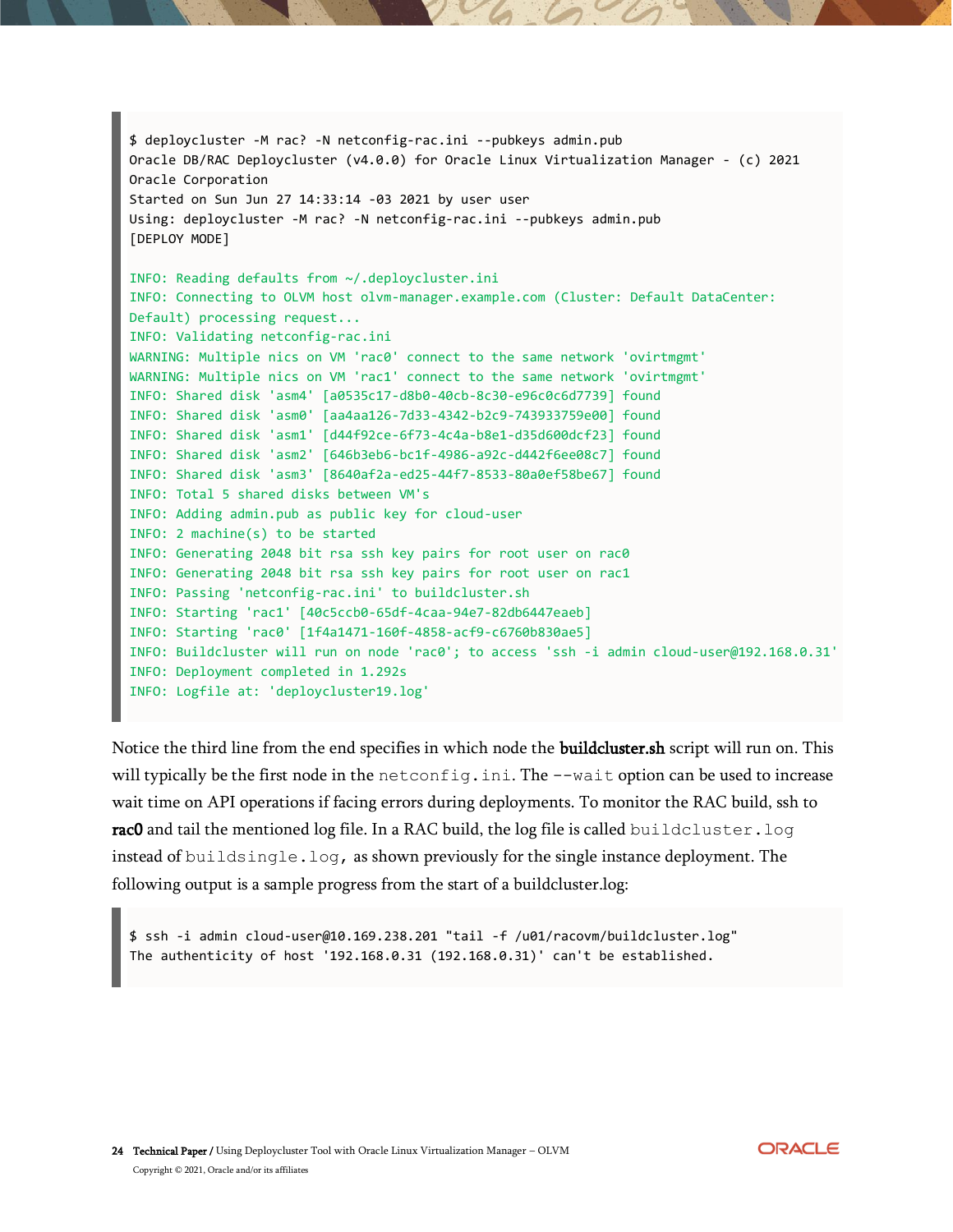```
ECDSA key fingerprint is SHA256:/1ZNDTrCEOp1CqmeGTtStP4NHHm+0XNOOqE8jDdM4Vs.
ECDSA key fingerprint is MD5:54:ec:96:f8:6f:3e:d6:3d:98:1e:b2:c8:be:d1:1c:19.
Are you sure you want to continue connecting (yes/no)? yes
Warning: Permanently added '192.168.0.31' (ECDSA) to the list of known hosts.
.
2021-06-27 17:35:23:[diskconfig:Disks:odb-rac0] Verifying disks exist, are free and with no 
overlapping partitions (localhost)...
2021-06-27 17:35:23:[diskconfig:DisksExist:odb-rac0] Verify all disks exist (localhost)...
/dev/sda./dev/sdb./dev/sdc./dev/sdd./dev/sde...................OK
2021-06-27 17:35:24:[diskconfig:Disks:odb-rac0] Checking contents of disks (localhost)...
/dev/sda1/dev/sdb1/dev/sdc1/dev/sdd1/dev/sde1.
2021-06-27 17:35:24:[diskconfig:Remote:odb-rac0] Discovering disk names on remote nodes with 
stamping (existence check)...
/dev/sda./dev/sdb./dev/sdc./dev/sdd./dev/sde......OK
2021-06-27 17:35:28:[diskconfig:Remote:odb-rac0] Verify disks are free on remote nodes...
odb-rac1................OK
2021-06-27 17:35:40:[diskconfig:Disks:odb-rac0] Checking contents of disks (remote nodes)...
odb-rac1.....OK
2021-06-27 17:35:41:[diskconfig:Disks:odb-rac0] Setting disk permissions for next startup 
(all nodes)........OK
2021-06-27 17:35:42:[diskconfig:ClearPartTables:odb-rac0] Clearing partition tables...
./dev/sda./dev/sdb./dev/sdc./dev/sdd./dev/sde.....................OK
\wedgeC
```
### <span id="page-24-0"></span>Putting it together

The options seen so far may be merged into a single command. For example:

```
$ deploycluster \
    -C OLVM-OL8U4-19110DBRAC* \
   -M rac0,rac1 \setminus --cloneattach asm[0-2],asm-lun[34] \
    --clonemem 8G \
    --pubkeys admin \
    --comment "demo rac cluster provisioned with ssh key admin ssh pubkey" \
    --clonedeploy \
   --wait 25m \
    --waitforip \
    -N netconfig-rac.ini
```
This command will provision 2 VM RAC, named rac0 and rac1 from the base template that matches the name OLVM-OL8U4-19110DBRAC\*, attach 5 pre-existing shared disks named asm0, asm1, asm2, asm-lun3, asm-lun4, increase the memory to 8G, a comment to easily identify which ssh key were provisioned to instances, wait 25 minutes until one or more IP addresses

**ORACLE**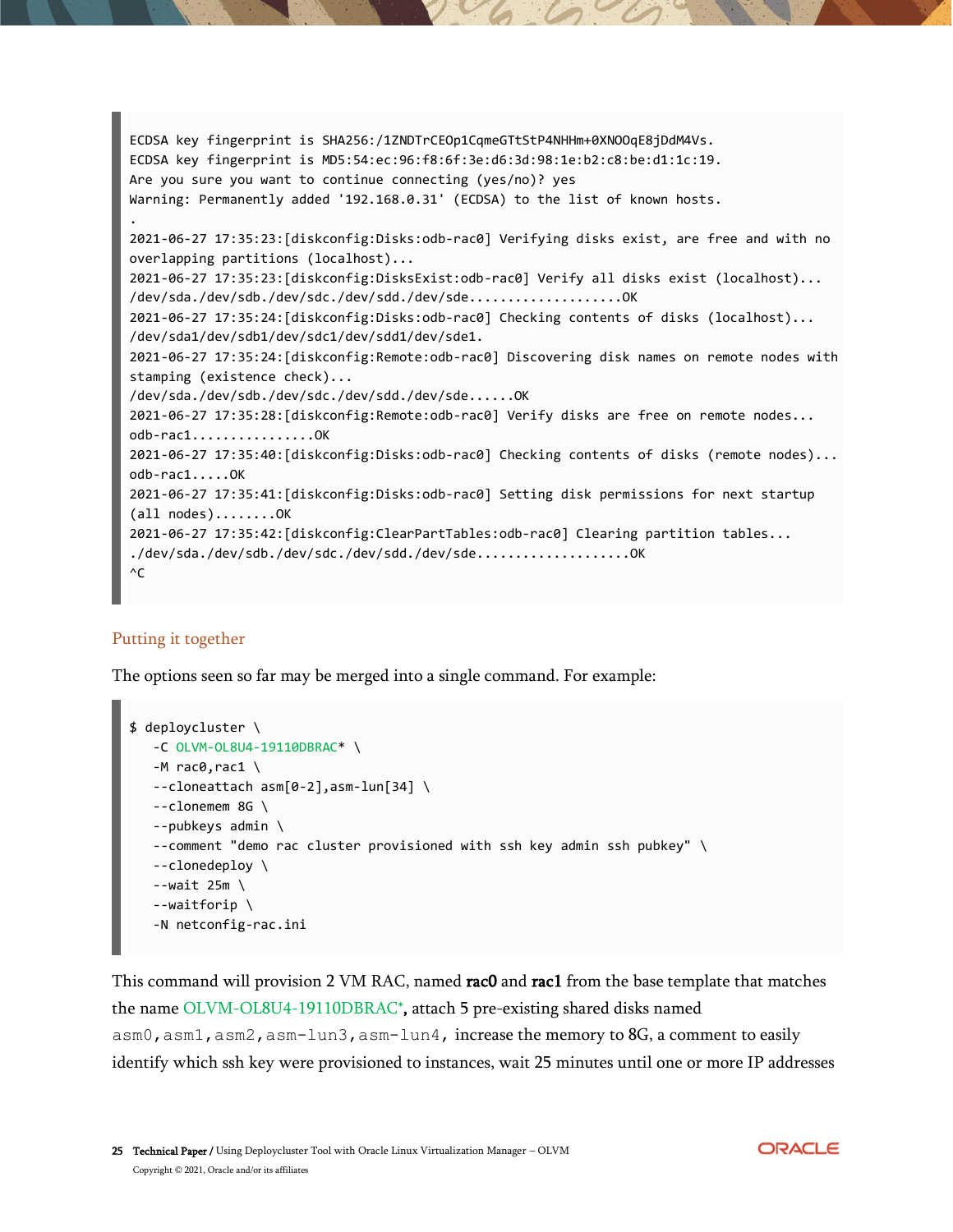are reported to be assigned to the VM's. Network setup will be taken from the provided netconfig-rac.ini file.

The example is a one command to clone, attach disks, and deploy a 2 node Oracle Database RAC.

#### <span id="page-25-0"></span>Tips and tricks

Some additional tips are shown below to make deployments easier.

1. The netconfig.ini file can take arrays for the NODE# variables meaning for multi-node clusters. It may be easier to read instead using multiple blocks of NODES like this:

```
$ head -n 15 netconfig-rac.ini
# Node specific information
NODE1=odb-rac0
NODE1IP=10.169.238.201
NODE1PRIV=odb-rac0-priv
NODE1PRIVIP=10.169.238.207
NODE1VIP=odb-rac0-vip
NODE1VIPIP=10.169.238.203
NODE2=odb-rac1
NODE2IP=10.169.238.202
```
NODE2PRIV=odb-rac1-priv NODE2PRIVIP=10.169.238.208 NODE2VIP=odb-rac1-vip NODE2VIPIP=10.169.238.204

It may be rewritten as this more readable and straightforward file:

```
$ head netconfig-rac.ini
NODES=(odb-rac0 odb-rac1)
NODEIPS=(10.169.238.201 10.169.238.202)
NODEPRIVS=(odb-rac0-priv odb-rac1-priv)
NODEPRIVIPS=(10.169.238.207 10.169.238.208)
NODEVIPS=(odb-rac0-vip odb-rac1-vip)
NODEVIPIPS=(10.169.238.203 10.169.238.204)
```
- 2. By default, the database templates ship with both network interfaces attached to the **ovirtment** network. Only one connection is required for a SI database, so the second VM NIC may be removed before or after deployments if not needed using the  $--$ clonenet flag it is possible to adjust the private network interface to a different vNIC profile
- 3. To list the available networks:

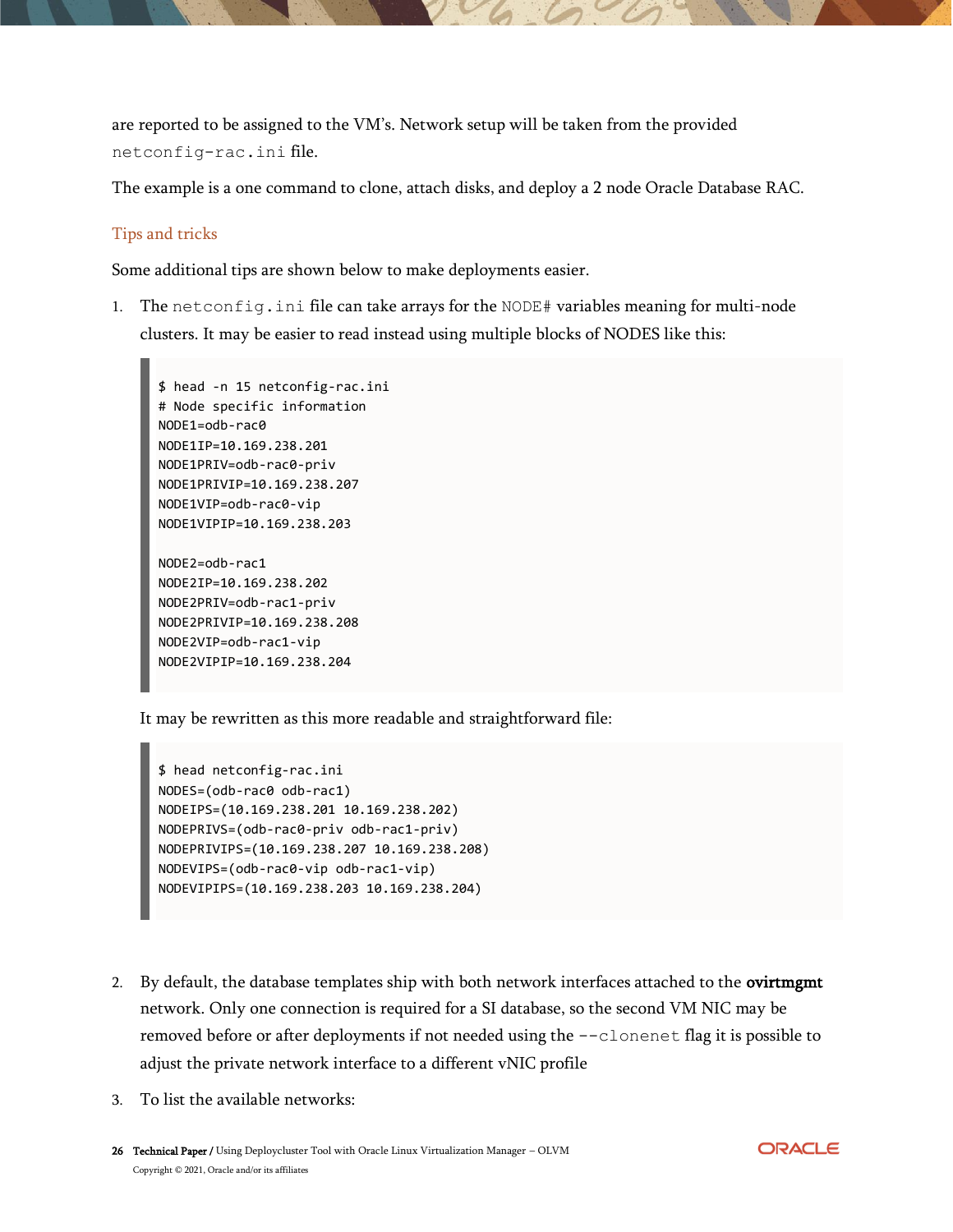```
$ deploycluster -LN
Oracle DB/RAC Deploycluster (v4.0.0) for Oracle Linux Virtualization Manager - (c) 2021 
Oracle Corporation
Started on Sun Jun 27 15:07:43 -03 2021 by user user
Using: deploycluster -LN
[LIST MODE]
INFO: Reading defaults from ~/.deploycluster.ini
INFO: Connecting to OLVM host olvm-manager.example.com (Cluster: Default DataCenter: 
Default) processing request...
 ------------------------------------------------------------
  VNIC NAME HOST NET DESCRIPTION ROLES 
 ------------------------------------------------------------
  hostnet hostnet host only network vm 
  ovirtmgmt ovirtmgmt Management Network vm 
                                               display 
                                              migration 
                                               management 
                                               default_route 
      ------------------------------------------------------------
INFO: Listing completed in 491ms
INFO: Logfile at: 'deploycluster20.log'
```
Use the --clonenet option during cloning to specify one or more networks in a list for the new VM instance. For example, specifying  $-\text{clonenet } \text{nic1},$  will only result in one NIC provisioned with the name nic1 attached to the default ovirtmgmt network. If the new VM instance needs to have two NICs, one network interface connected to the ovirtment network and the other network interface connected to the private host-only network named **hostnet** listed in the previous output, use --clonenet nic1,nic2=hostnet. Finally, if three vNICs are required on the VM, with two vNICs connected to the **ovirtment** network and one provisioned but not connected to any network, specify **no string** for the vNIC profile using  $--$ clonenet nic1,nic2,nic3=.

4. The deploycluster command may be used to clone from other non-database templates or boot VMs while not running any YAML cloud-init commands by adding the --noexec option and only provide the appropriate ssh public keys to the **cloud-user** user. For example, to use the deploycluster command to launch a generic Oracle Linux 8 VM instance, import the Oracle Linux 8 template from [https://yum.oracle.com/oracle-linux-templates.html,](https://yum.oracle.com/oracle-linux-templates.html) and run the following command to only provision a VM named ol8, with 2GB memory, boot the instance and deploy the ssh public keys to it:

27 Technical Paper / Using Deploycluster Tool with Oracle Linux Virtualization Manager - OLVM Copyright © 2021, Oracle and/or its affiliates

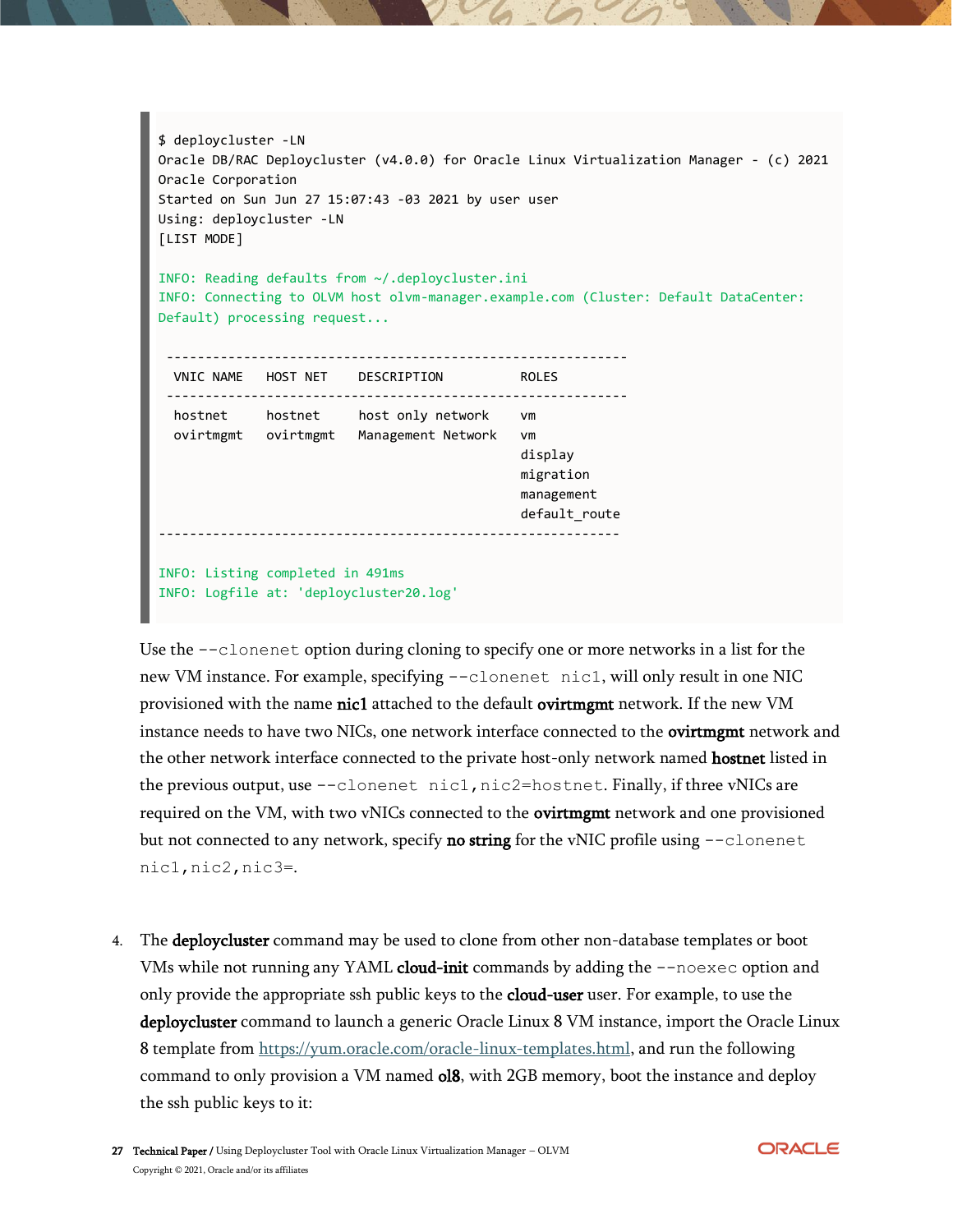```
$ deploycluster \
  -C OL8U3_x86_64-olvm-b85 \
   -M ol8 \
   --clonedeploy \
   --clonemem 2g \
   --waitforip \
   --noexec
```
Passing -N netconfig.ini option to deploy instances using non Oracle DB KVM templates will not work as expected since there will not be any functions waiting to configure the network on any other template.

5. The deploycluster command can create disk images on a storage domain specified on the command line using the --createdisk. While the primary purpose of these disk images is for ASM disks, the image may be attached to VMs for any other purpose. Since a cloned VM and the ASM disks need not be on the same storage domain, the disk image creation command can be run separately before provisioning a new VM instance. Otherwise, combining the VM provisioning and disk image creation in one command will create all on a single storage domain. Creating the disk images before provisioning the instance may fit in well with a pipeline workflow. By default, new disk images are shared, 5GB in size, pre-allocated. The minimum information needed is the disk image name and the storage domain to create it on. Here is an example of creating three preallocated disk images on a storage domain called iSCSI:

```
$ deploycluster --createdisk disk01,disk02,disk03,storagedomain=iSCSI
Oracle DB/RAC Deploycluster (v4.0.0) for Oracle Linux Virtualization Manager - (c) 2021 
Oracle Corporation
Started on Sun Jun 27 15:14:05 -03 2021 by user user
Using: deploycluster --createdisk disk01,disk02,disk03,storagedomain=iSCSI
[CREATE DISK MODE]
INFO: Reading defaults from ~/.deploycluster.ini
INFO: Connecting to OLVM host olvm-manager.example.com (Cluster: Default DataCenter: 
Default) processing request...
INFO: Create raw disk 'disk01' of size '5g' in storagedomain 'iSCSI'
INFO: Create raw disk 'disk02' of size '5g' in storagedomain 'iSCSI'
INFO: Create raw disk 'disk03' of size '5g' in storagedomain 'iSCSI'
INFO: Waiting 20m0s for newly created disks to settle before proceeding
```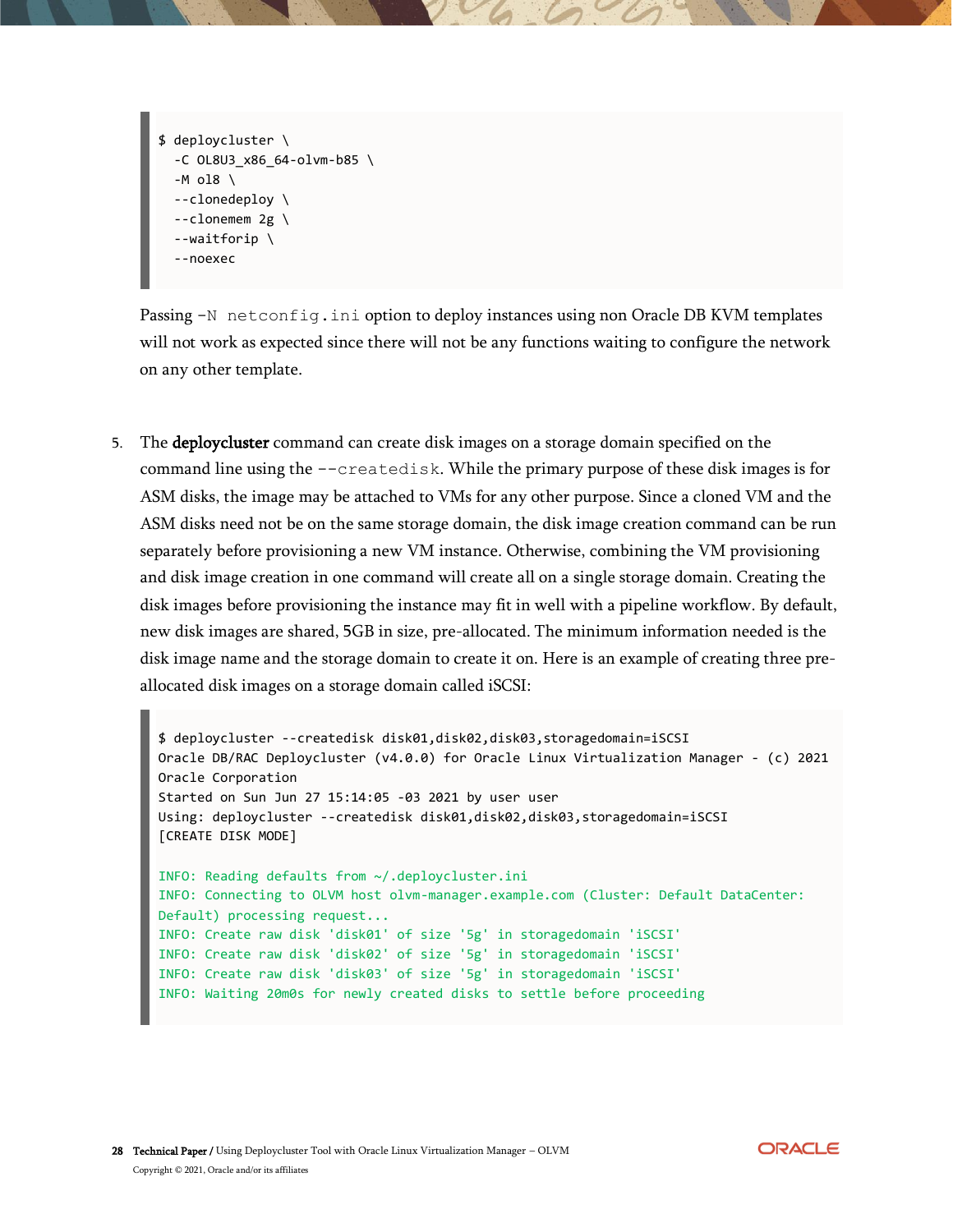```
INFO: Disk 'disk01' creation complete
INFO: Disk 'disk02' creation complete
INFO: Disk 'disk03' creation complete
INFO: Create disks completed in 21.887s
INFO: Logfile at: 'deploycluster21.log'
```
Another example, creating one thin provisioned non-shared disk image, 10GB in size, on a storage domain called NFS:

```
$ deploycluster \
  --createdisk disk04,storagedomain=NFS,size=10G,shared=false,thin=true,sparse=true
Oracle DB/RAC Deploycluster (v4.0.0) for Oracle Linux Virtualization Manager - (c) 2021 
Oracle Corporation
Started on Sun Jun 27 15:17:32 -03 2021 by user user
Using: deploycluster --createdisk 
disk04,storagedomain=NFS,size=10G,shared=false,thin=true,sparse=true
[CREATE DISK MODE]
INFO: Reading defaults from ~/.deploycluster.ini
INFO: Connecting to OLVM host olvm-manager.example.com (Cluster: Default DataCenter: 
Default) processing request...
INFO: Create cow disk 'disk04' of size '10G' in storagedomain 'NFS'
INFO: Waiting 20m0s for newly created disks to settle before proceeding
INFO: Disk 'disk04' creation complete
INFO: Create disks completed in 21.044s
INFO: Logfile at: 'deploycluster22.log'
```
Note that thin provisioned disk images cannot be shared. Also, you need to specify

thin=true, sparse=true.

Listing available disks in OLVM (for Default cluster and DataCenter):

```
$ deploycluster -LD
Oracle DB/RAC Deploycluster (v4.0.0) for Oracle Linux Virtualization Manager - (c) 2021 
Oracle Corporation
Started on Sun Jun 27 15:18:26 -03 2021 by user user
Using: deploycluster -LD
[LIST MODE]
INFO: Reading defaults from ~/.deploycluster.ini
INFO: Connecting to OLVM host olvm-manager.example.com (Cluster: Default DataCenter: 
Default) processing request...
...
  Storage Domain: NFS
...
```
**ORACLE**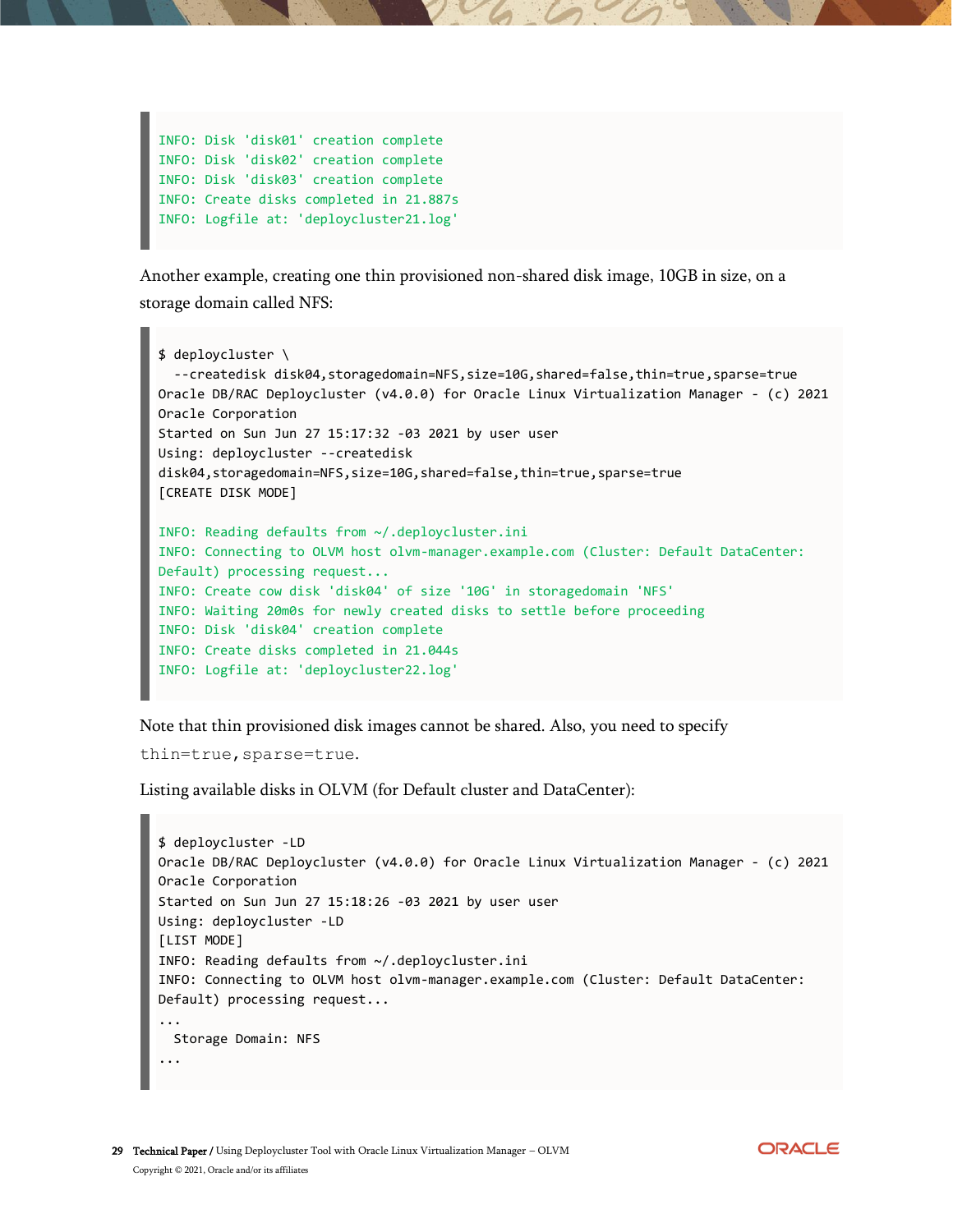

The below command will clone an instance from the OL79 template called **ol79-vm1**, create and attach a thin provisioned disk image  $10GB$  in size on a storage domain called FC, set 2 vCPUs (using 2 sockets, with 1 core and 1 thread per socket) and attach  $\text{nic1}$  to the **ovirtment** network:

```
$ deploycluster \
   -C OL7U9_x86_64-olvm-b86 \
   -M ol79-vm1 \
  --createdisk disk01,storagedomain=FC,size=10G,shared=false,thin=true,sparse=true \
   --clonenet nic1=ovirtmgmt \
  --clonemem 2G \
   --clonecpu 2,1,1
```
When creating a disk image while cloning the instance, there is no need to use --cloneattach to attach it to the instance, as any --createdisk when cloning automatically assumes -cloneattach.

Since the  $-\text{clonedepth}$  was not passed, the cloned VM will remain in shutdown state, this is normal and expected. Do not boot that instance using the OLVM portal, the ssh public key still need to be deployed to it. Boot it using the following deploycluster command:

```
$ deploycluster -M ol79-vm1
```
As this is an asynchronous operation, and the --waitforip option was not used, it is necessary to check the instance IP at the OLVM portal before attempting to access it.

It is possible to mix creating disk images and attaching pre-existing images to a clone using the following example:

```
$ deploycluster \
   -C OLVM-OL8U4-19110DBRAC* \
  -M si-19c1-1 \
```
**ORACLE**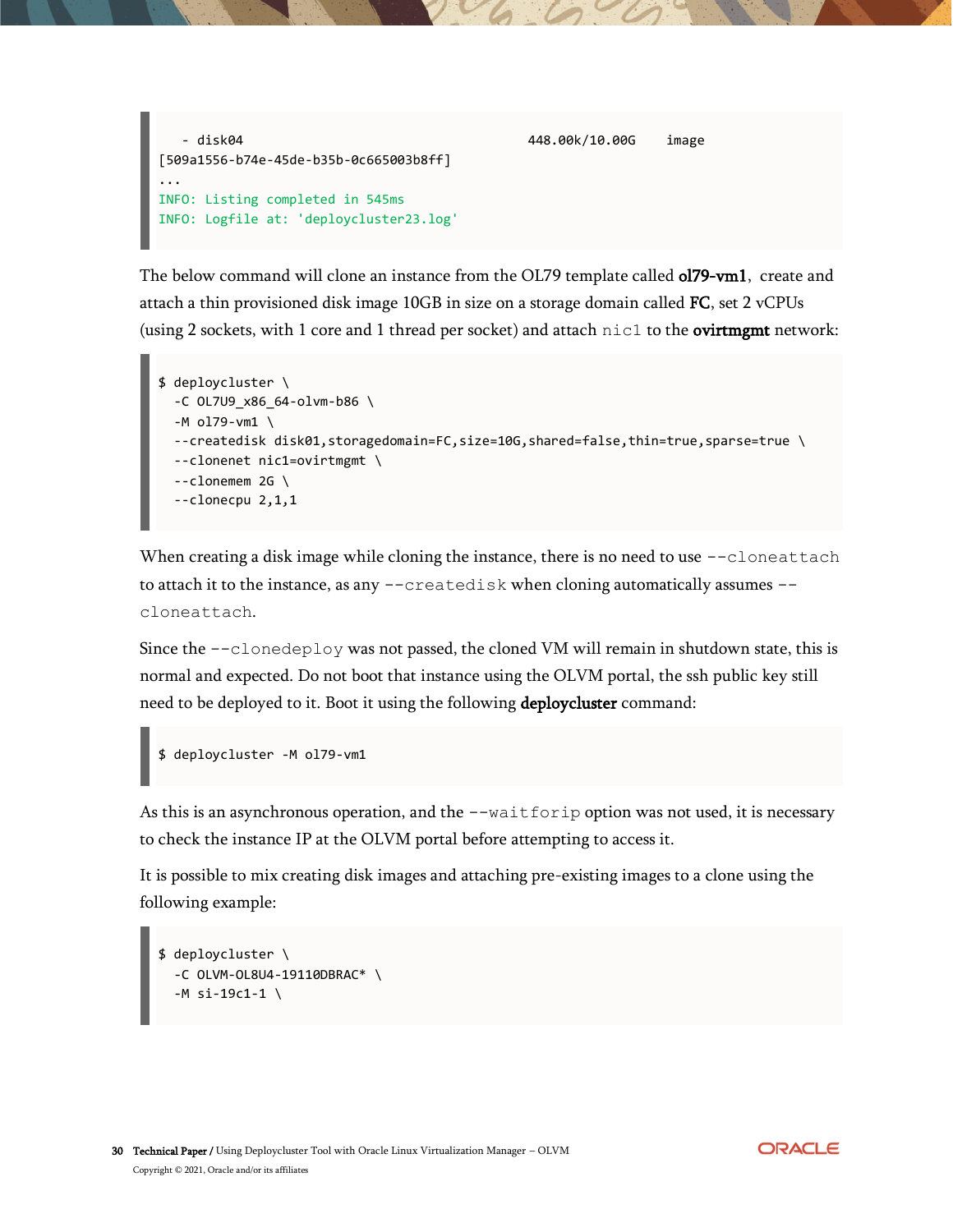--createdisk datadisk01,datadisk02 \ --cloneattach asm5

The following example clones a template to create a 2-node RAC, creating shared disks for ASM using a mask for its names with namefmt and attaching it to the instances, configuring instance names and network using the netconfig.ini file, setting memory to 16GB, vCPUs to 8, starting the deployment, attaching nic1 and nic2 to ovirtmgmt network, publishing the user's ssh public key and the admin public key, and changing wait time to one hour. See following snippet of the netconfig.ini file:

```
$ cat netconfig-rac.ini
NODE1=odb-rac0
...
NODE2=odb-rac1
...
```
The command to clone and deploy this RAC instance:

```
$ deploycluster \
   -C OLVM-OL8U4-19110DBRAC-KVM \
   --createdisk namefmt=odb-asm%1d,count=5 \
  -N netconfig.ini \
   --clonedeploy \
  --clonemem 16G \
  --clonecpu 8,1,1 \
   --clonenet nic1,nic2=ovirtmgmt \
   --pubkeys ~/.ssh/id_rsa.pub,~/admin.pub \
   --waitforip \
   --wait 1h
```
Note, when not passing -M <instance-name> but providing the netconfig.ini file as argument, the instances names will be set from  $\text{NODE}\,\#$  option included in  $\text{netconfig.ini.}$ 

6. An optional workbook can be created detailing what disks and VMs were created by the Deploycluster tool, which can help clean up an environment or logging what was created and when. Set the deploycluster.ini option DEPLOYCLUSTER WORKBOOK to a filename or specify the  $-\text{workbook} <$ filename> option on the command line. Every creation will be recorded in that filename. The workbook option may then be used with the  $-\text{remove}$ command to destroy all that was previously created.

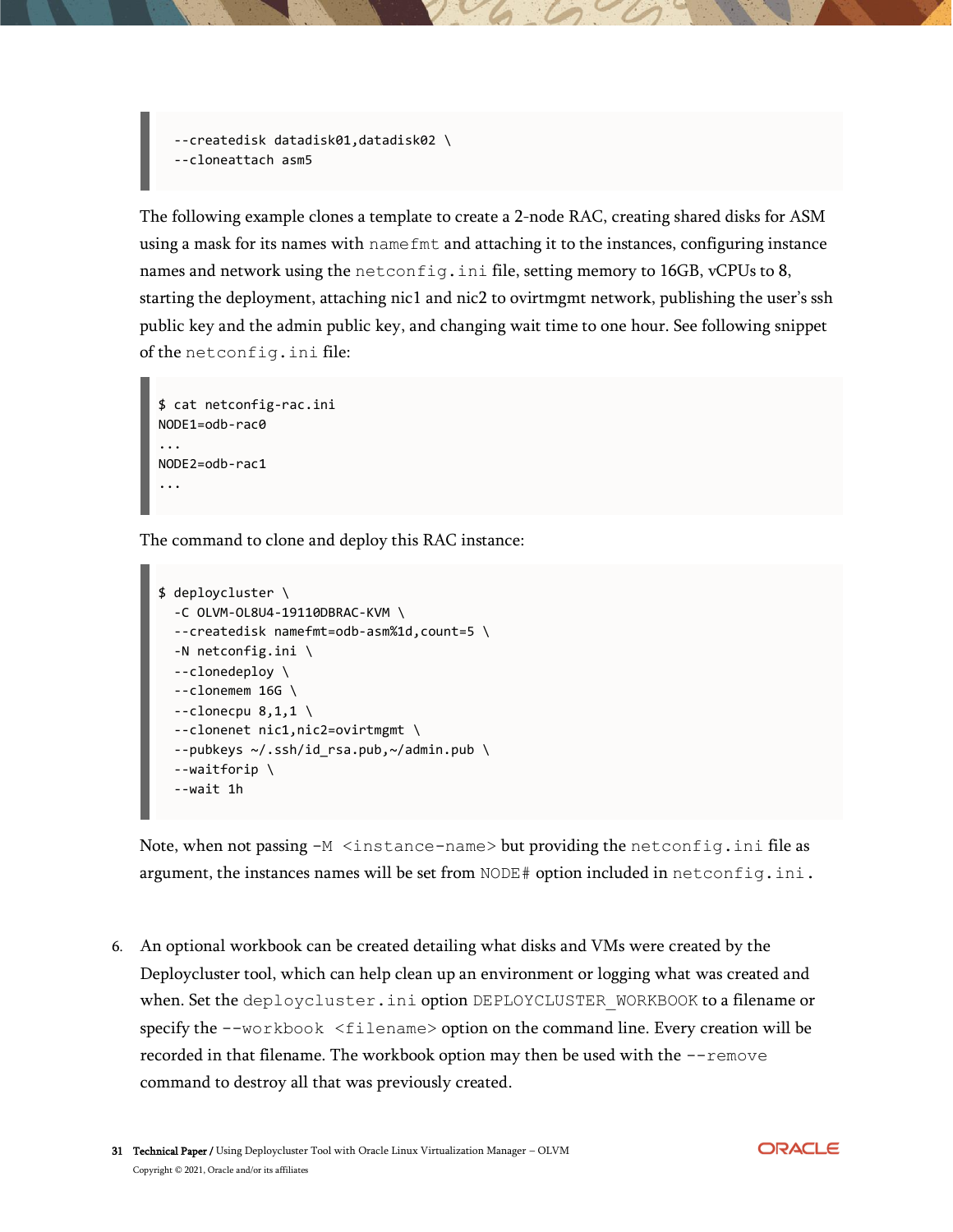Configuring a persistent workbook in the deploycluster.ini file:



Cloning a new instance and creating an additional disk for it:

```
$ deploycluster -C OL7U9_x86_64-olvm-b86 -M ol79-vm2 --createdisk ol79-vm2-disk01
...
```
Checking the workbook.txt file:

```
$ cat ~/workbook.txt
#
# deploycluster v4.0.0 workbook
# created on Mon Jun 28 14:46:26 UTC 2021
# command: deploycluster -C OL7U9 x86 64-olvm-b86 -M ol79-vm2 --createdisk ol79-vm2-
disk01
#
id=abd062d9-a8a5-4a43-bfe8-019e875b9fdd
disk=549f196b-05dd-4b2e-9143-ab61089af9a4
vm=2f7aedf4-5496-4b58-abf7-0724f0cdbb7e
```
Removing objects using the workbook (to avoid the 20min safeguard/wait, add –wait 0):

```
$ deploycluster --remove --workbook ~/workbook.txt
Oracle DB/RAC Deploycluster (v4.0.0) for Oracle Linux Virtualization Manager - (c) 2021 
Oracle Corporation
Started on Mon Jun 28 14:48:08 UTC 2021 by user user
Using: deploycluster --remove --workbook /home/user/workbook.txt
[REMOVE MODE]
INFO: Reading defaults from ~/.deploycluster.ini
INFO: Connecting to OLVM host ovirt.it.oracle.com (Cluster: cluster03 DataCenter: kvm03) 
processing request...
INFO: Sleeping for 20m0s to give a chance to terminate this command. To avoid wait, 
specify --wait time as 0 on the command line
INFO: Removing disk 'ol79-vm2-disk01' [549f196b-05dd-4b2e-9143-ab61089af9a4]
INFO: Removing VM 'ol79-vm2' [2f7aedf4-5496-4b58-abf7-0724f0cdbb7e]
```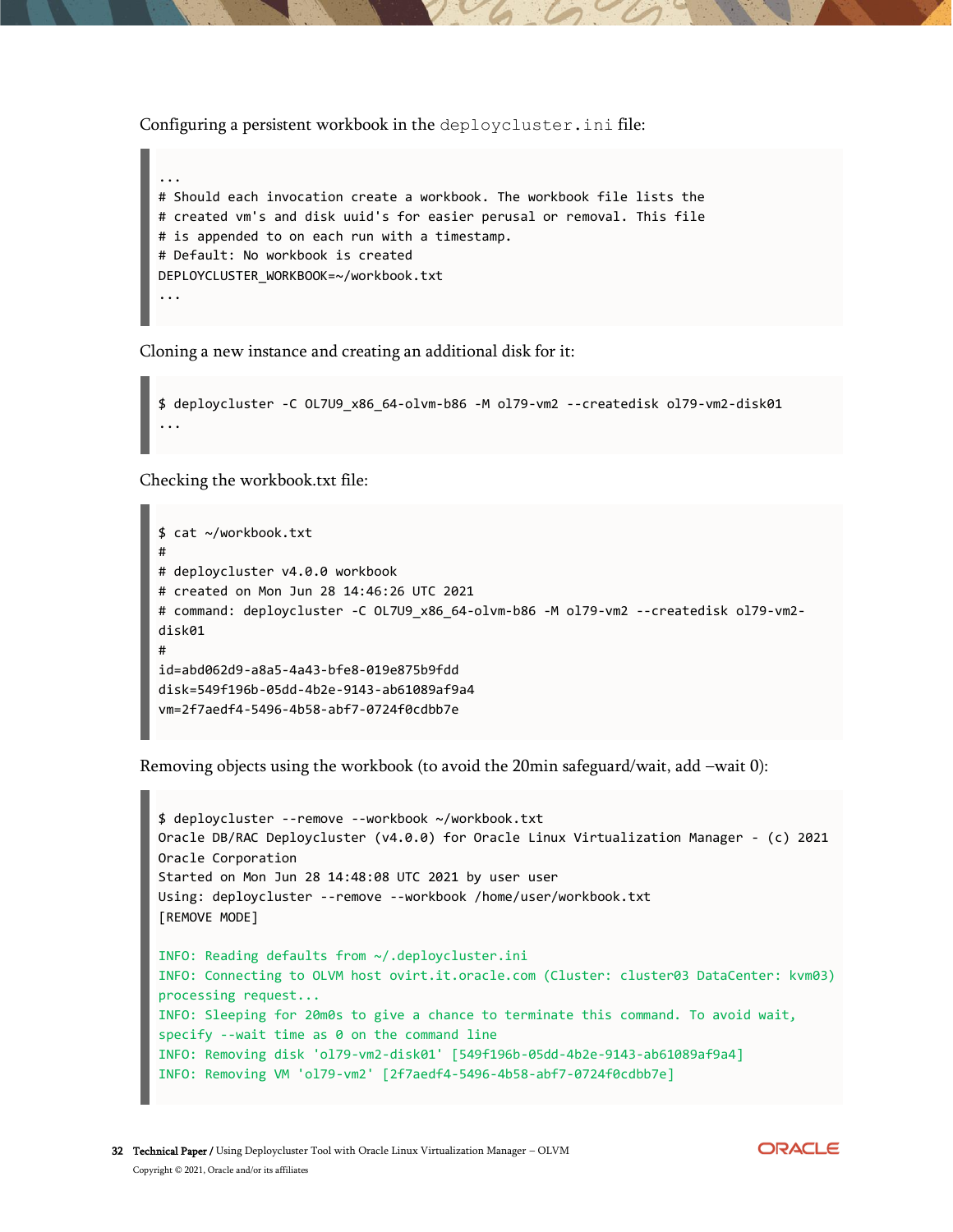

7. For easier machine parsing, the  $-\text{-}$  json option may be used to list disks, VMs, storage domains, Data Center, templates in JSON format. Then, any compliant json parser can consume the output.

#### <span id="page-32-0"></span>Basic Troubleshooting

1. Passing an option more than once does work as expected. In this example customer intend to create three instances:

```
$ deploycluster \
   -C OL7U9_x86_64-olvm-b86 \
   -M ol79-vm1 \
   -M ol79-vm2 \
   -M ol79-vm3
```
The previous command will only create **ol79-vm3**. The correct command to create more than one clone from that template is by separating them with a "," (comma):

```
$ deploycluster \
   -C OL7U9_x86_64-olvm-b86 \
   -M ol79-vm1,ol79-vm2,ol79-vm3
```
2. Cloning an instance and the resultant VM does not get an IP address, even when IP address is configured in netconfig.ini file, inspect the instance and check if its network attachments are correct:

```
$ deploycluster -L -M odb-si-ol79
...
  Vm name: odb-si-ol79 [1ffe2b77-818c-4114-9b3e-...
  Status: up Memory: 8.00G [8589934592] Vcpus: 4
  Description: Generated by oracle-linux-image-tools
  Comment: created by deploycluster v4.0.0
  Nics:
   - nic1 [56:6f:a7:e0:00:35] (empty)
```
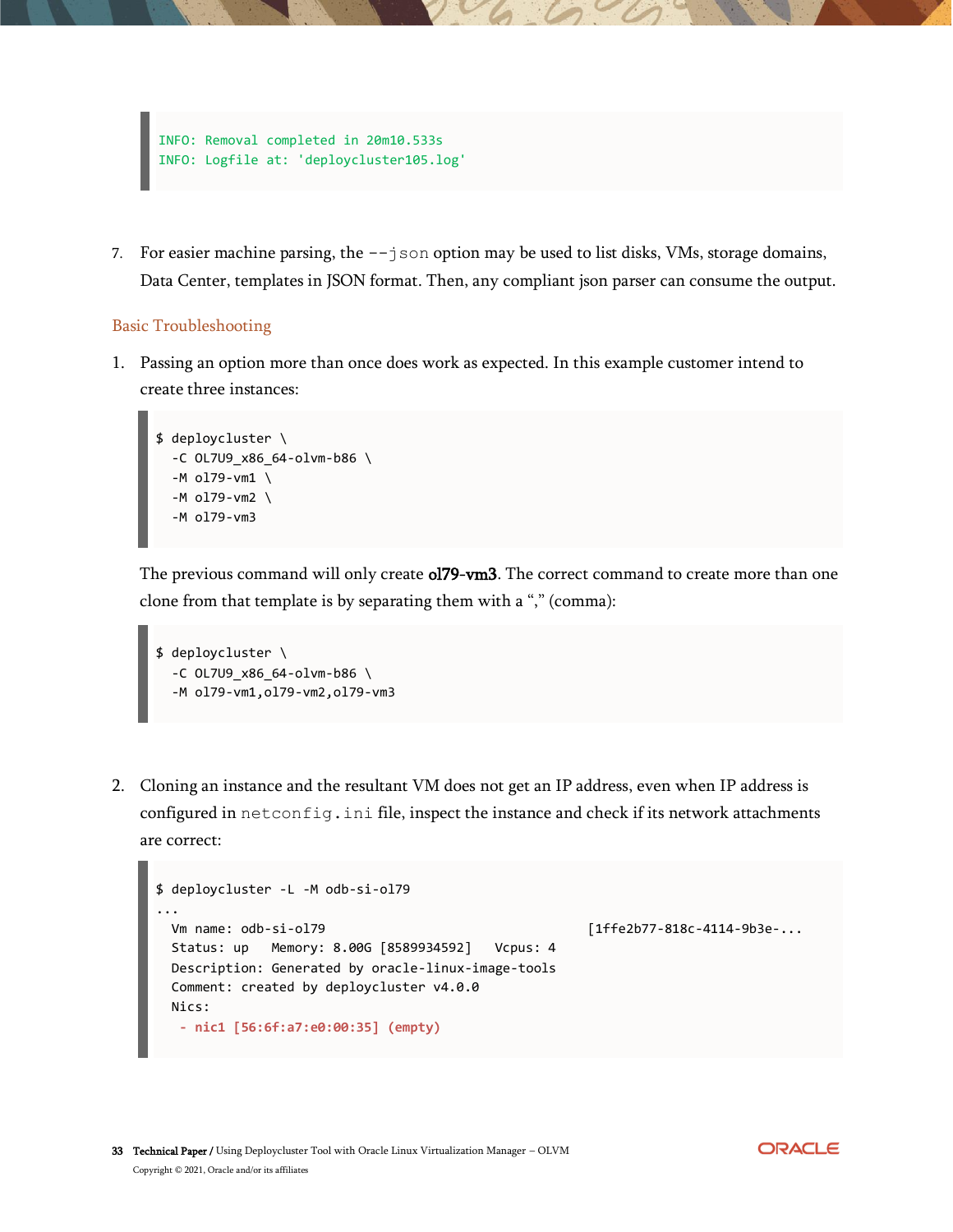```
 Disks: 
    - Disk_OL7U9_x86_64-olvm-b86 (1.00G/37.00G, image) [e58fe97e-11f6-42bd-a332-...
...
```
In example above, the cloned instance did not configure network properly as the interfaces from the template with which it was cloned from has improper network attachment, during cloning it is possible to pass --clonenet option to the deploycluster command as follow:

```
$ deploycluster \
   -C OLVM-OL7U9-19110DBRAC-KVM \
   -M odb-si-19col79 \
   --clonenet nic1=ovirtmgmt
```
Choose the appropriate network to match the environment. List networks is available using the -LN option in the deploycluster command.